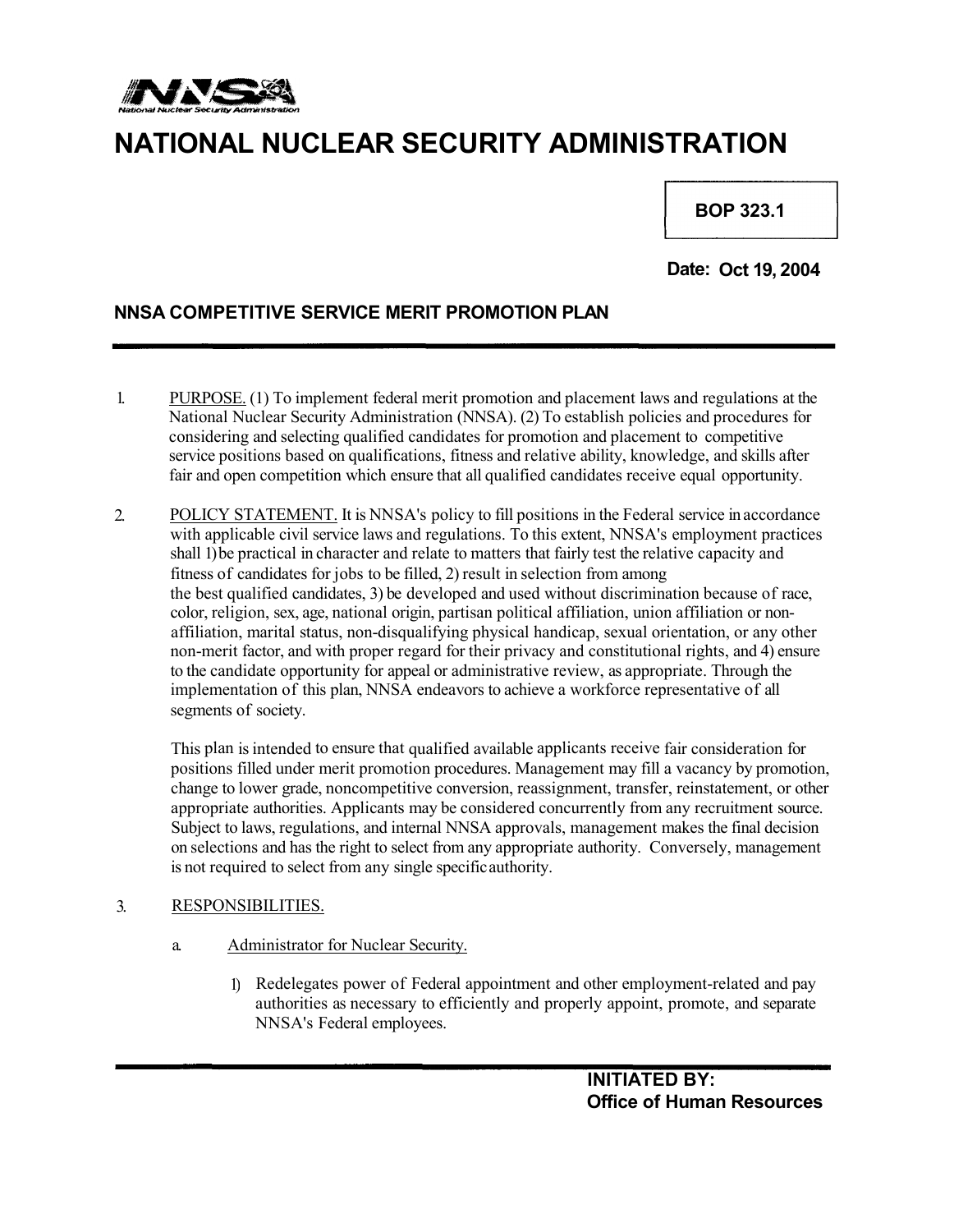2) Ensures that NNSA's personnel management program is based on concepts of merit, efficiency, and effective mission support.

### b. NNSA Director of Human Resources.

- Develops, promulgates, implements, and provides advice on policies, standards, and 1) procedures concerning merit promotion and related personnel functions consistent with applicable laws and regulations.
- 2) Exercises and redelegates as appropriate various appointing, employment, and pay authorities.
- Maintains liaison with OPM and/or DOE on merit promotion policy as well as on 3) other personnel-related activities.
- Periodically evaluates the effectiveness of NNSA's merit promotion program and 4) other personnel functions.
- c. Heads of NNSA Components and
	- 1) Staff their organizations by fairly selecting candidates for employment in accordance with merit principles.
	- 2) Consult with the Human Resources Consultants at Headquarters and in the Service Center when planning recruitment, staffing, and promotion actions.
- d. Human Resources Department Head in the Service Center and equivalent Human Resources official at Headquarters.
	- 1) Administer the NNSA Merit Promotion Plan in and provide technical operational support for the organizations/locations serviced.
	- 2) Supplement this plan by developing local operational or explanatory guidance, forms, checklists, etc., tailored to their organizations' needs (when appropriate). Local guidance may not be contrary to any of the provisions in this Plan.
	- Approve/authorize remedial action (i.e., priority referral) in cases of rating 3) reconsideration and complaints, non-selection of priority referral applicants in accordance with the specific requirements of those programs, and passing over a preference applicant in order to select a non-preference applicant (when applicable).
	- 4) Evaluate the effectiveness of merit promotion and other personnel management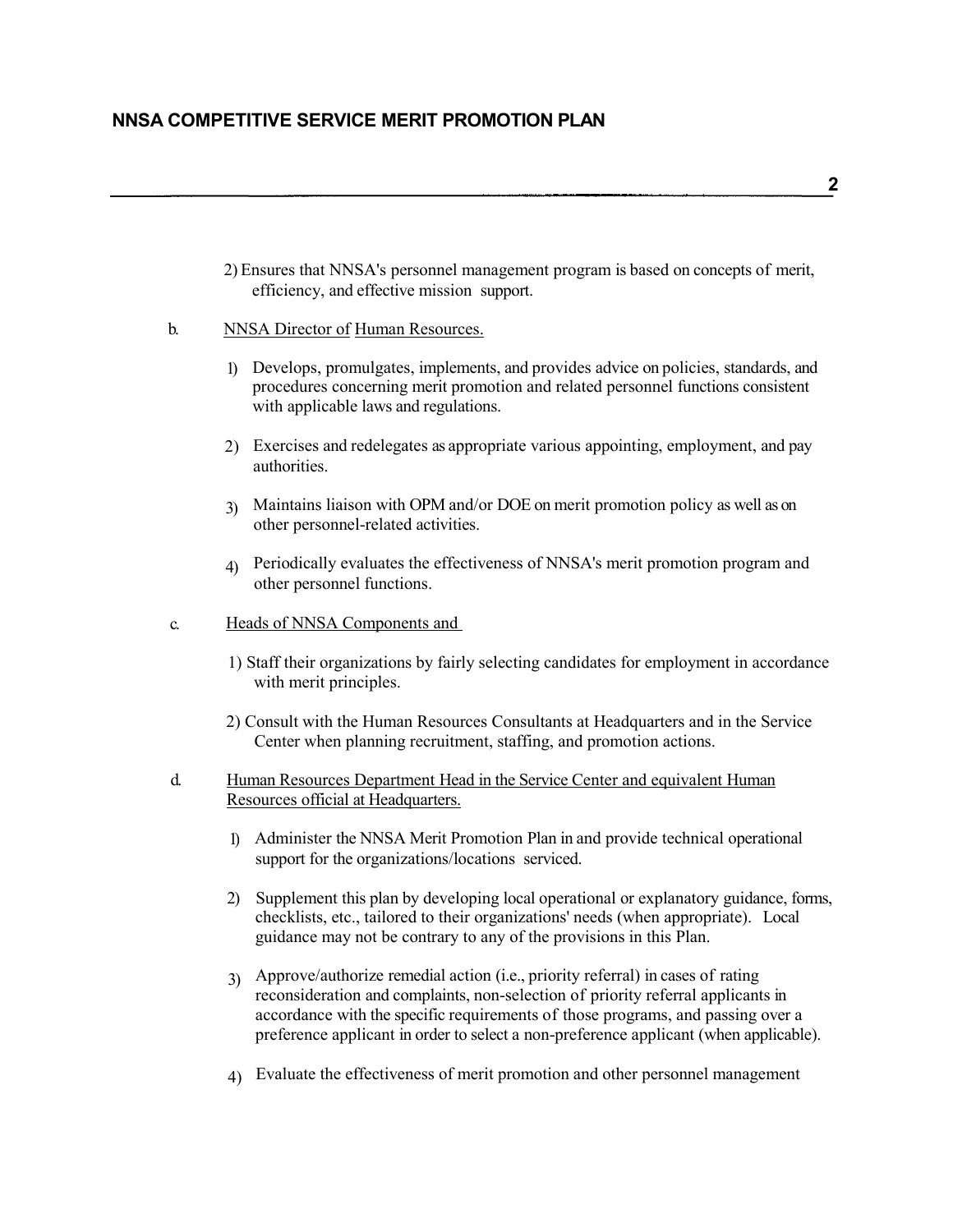**3**

functions/programs within the service jurisdiction.

- e. Human Resources Consultants (HRCs).
	- 1) Provide day-to-day advice and guidance to managers, supervisors, and employees about the requirements, objectives, and other aspects of the NNSA Merit Promotion program.
	- 2) Provide appropriate formal and on-the-job training for all first-level supervisors in the operation of the merit promotion process.
	- 3) Maintain liaison with appropriate OPM and/or NNSA offices and other organizations, as necessary, to provide an effective human resources program for the operational organizational components for which they are responsible.
	- 4) Establish and maintain merit promotion case files in accordance with 5 CFR Part 335 and Attachment 2 of this Plan.
	- Release or protect merit promotion records, as appropriate, in accordance with the 5) Procedures for Disclosure of Records under the Freedom of Information Act (5 CFR Part 294) and Privacy Procedures for Personnel records (5 CFR Part 297).
	- 6) Assist selecting officials, managers, and supervisors in the development of descriptions of specialized experience, selective factors, screen-out elements, job elements, KSAs, crediting plans, competency questions, reference questions, and interview questions.
	- 7) Approve and document the reasons for using areas of consideration that are smaller than the normal minimum areas of consideration and/or posting times that are shorter than the normal minimum posting times.
	- 8) Evaluate applicant's qualifications or arrange for applicants' qualifications to be rated by subject-matter experts (SMEs) or other evaluators.
	- 9) Provide assistance to applicants for whom applying online for DOE Jobs Online announcements poses a hardship.
	- 10) Advise SMEs and evaluators of their responsibilities, disqualify SMEs and evaluators from serving when in the HRCs' judgment their serving would either be or present the appearance of a conflict of interest or impropriety, serve as technical advisors in the rating process, and override SMEs' and evaluators' ratings when in the HRCs' judgment the rating methodology was applied incorrectly or inconsistently.
	- 11) Encourage selecting officials to utilize the interview as an additional assessment tool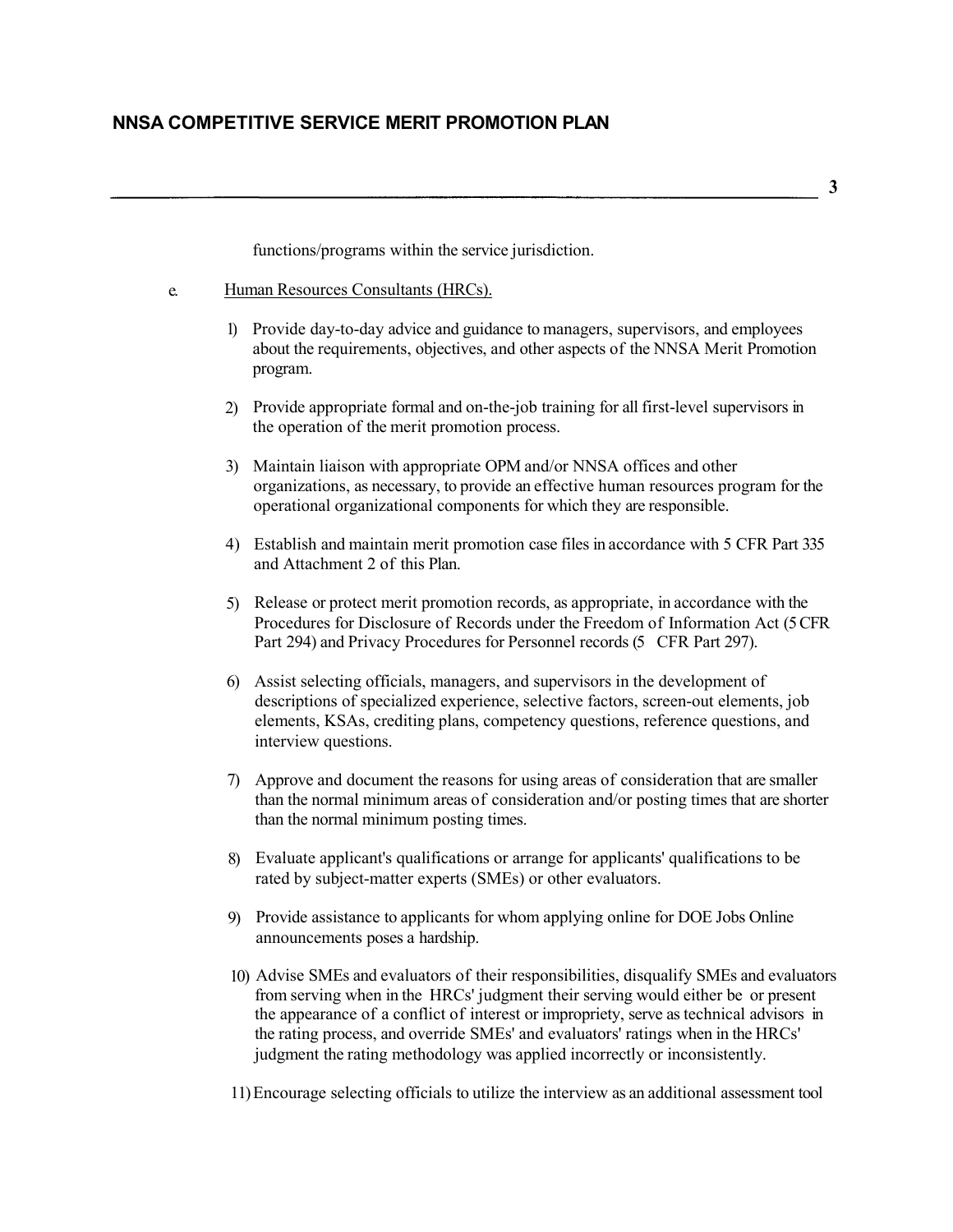in the overall process of evaluating applicants' qualifications (see Section 15.c).

- 12) Approve or disapprove requests to extend merit promotion certificates and other lists, to amend (i.e., add candidates) merit promotion certificates, and to re-post announcements.
- 13) Ensure any pre-offer approvals, verifications (i.e., SF-75 information or similar), and/or clearances are obtained prior to making final official written job offers to selected applicants.
- 14) Notify applicants of the outcome of an announcement as soon as practicable.
- 15) Provide advice to applicants on the appropriate internal avenues of redress and the proper procedures associated with each, and of appropriate external avenues of redress (if any).
- 16) Respond to inquiries concerning merit promotion cases for which they are responsible.
- 17) Maintain confidentiality on all personal information learned when reviewing or rating applicants.

18) Ensure vacancy announcements are appropriately publicized to all required sources.

## f. Selecting Officials, Managers, and Supervisors.

- Analyze jobs, develop descriptions of specialized experience, selective factors, 1) screen-out elements, job elements, knowledges, skills, and abilities (KSAs), crediting plans and/or competency questions (as appropriate for automated examining), reference check questions, and interview questions in consultation with their HRCs.
- 2) Give fair and objective consideration to all candidates referred for consideration (including applicants being referred for special selection priority and/or priority referral/consideration) and select candidates in accordance with merit principles.
- Consider performance appraisals and incentive awards in the selection process (sec 3) Section 15.b).
- 4) Contact current /former supervisors to verify applicants' qualifications, validate information obtained during interviews, solicit recommendations, etc., as appropriate.
- 5) Document the rationale for selection decisions.
- 6) Promptly provide appraisals of performance and potential for subordinates who are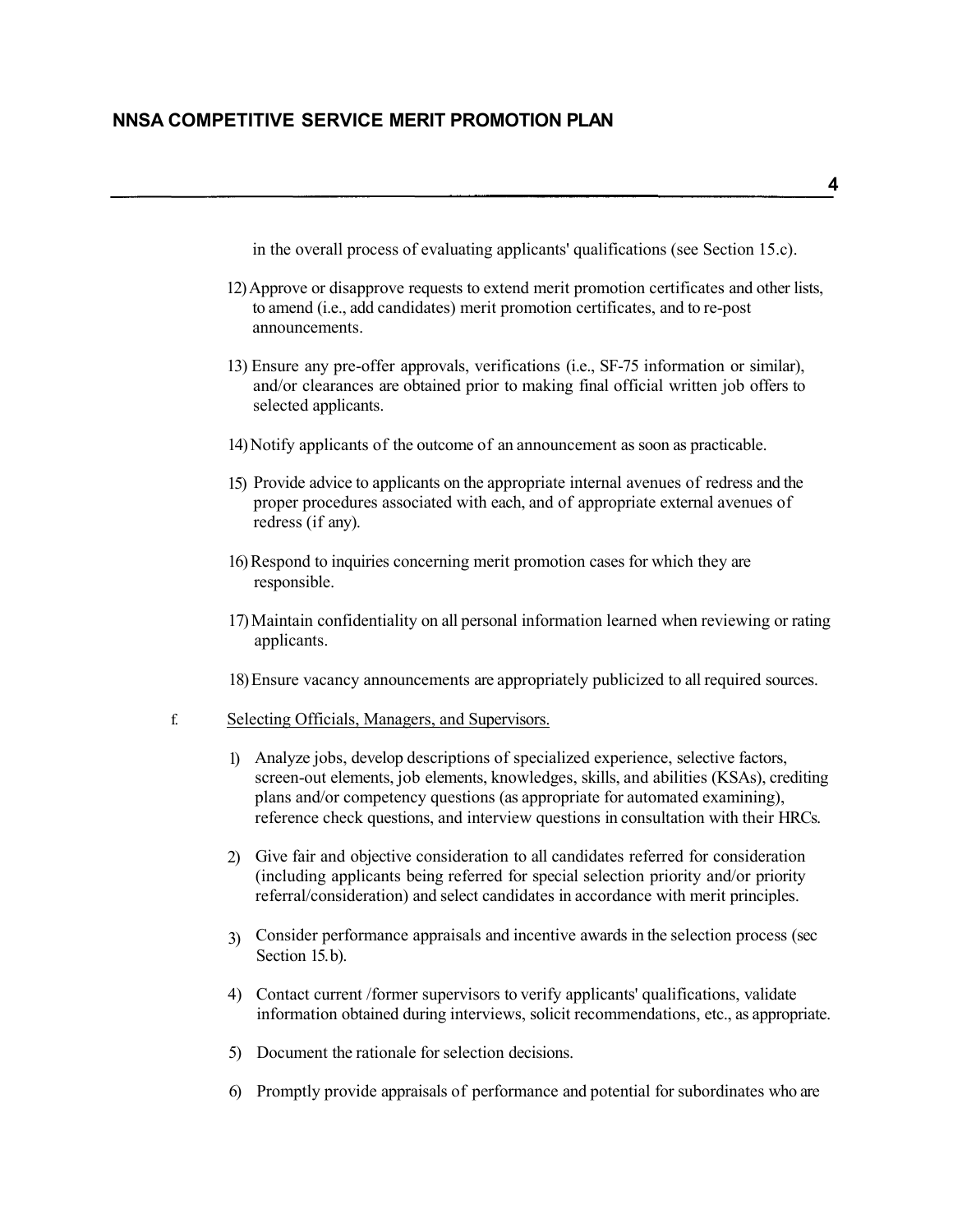**5**

candidates for merit promotion, as requested.

- Further equal employment opportunities in accordance with NNSA and local affirmative employment plans. 7)
- 8) Maintain confidentiality on all personal information learned when reviewing applicants.
- g. Raters (HRCs, SMEs, and Evaluators).
	- 1) Rate the degree to which qualified applicants possess the knowledges, skills, and abilities outlined in the quality ranking factors or job elements based on written information provided by the applicant.
	- 2) Maintain confidentiality on all personal information learned when rating applicants.
	- Disqualify themselves from serving if a relative, roommate, or member of their 3) household is an applicant for the specific announcement for which they would rate applications, or if for any other reason they cannot be completely objective, or if serving would be or present the appearance of a conflict of interest or impropriety.
- h. Applicants.
	- 1) Remain informed of open vacancy announcements by regularly checking appropriate sources of publicity.
	- 2) Submit information about their qualifications and ensure their applications (including requested documents such as transcripts, appraisals, DD-214s, etc.) are timely in accordance with the instructions in the vacancy announcement.
- **1.** EEO/Special Emphasis Program Managers, Diversity Coordinators, etc.
	- 1) Remain informed of open vacancy announcements by regularly checking appropriate sources of publicity.
	- 2) Assist HRCs in publicizing vacancies to diversity organizations, if requested to do so and if it is consistent with their organizational responsibility.
	- Participate in the panel rating and panel interview processes as observers and 3) consultants, when called upon to do so by a given selecting official.

## 4. POSITIONS COVERED BY THIS PLAN.

a. All competitive service positions in all General Schedule (GS) and Federal Wage System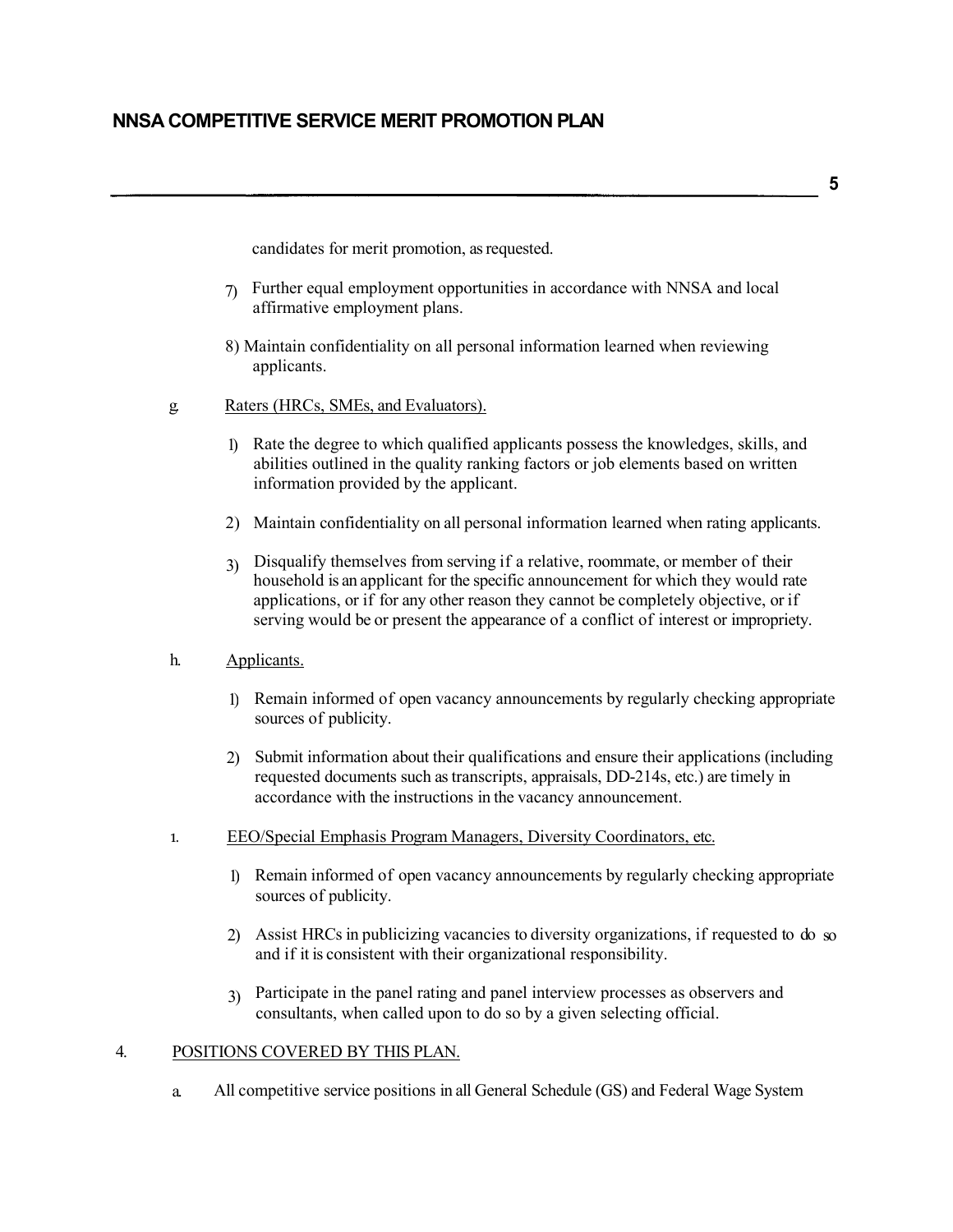(FWS) (i.e., WG, WL, WS, etc.) grades unless specifically covered by a collective bargaining unit agreement (see 5. a. below).

#### 5. POSITIONS EXCEPTED FROM COVERAGE BY THIS PLAN.

- a. All competitive service bargaining unit positions in all GS and FWS grades when applicable collective bargaining agreements specifically address the issue of merit promotion. In all such cases, the merit promotion provisions specified in a collective bargaining agreement take precedent over the provisions specified in this plan.
- b. All positions in the Senior Executive Service (SES).
- c. All scientific and professional positions filled under 5 U.S.C. 3325 (ST).
- d. All Senior Level positions filled under 5 U.S.C. 5108 (SL).
- e. All excepted service positions filled under Section 3241 of the NNSA Act (EN), Section 62l(d) of the DOE Organization Act (EJ), and Section 316l(a) of the National Defense Authorization Act for Fiscal Year 1995 (EK).
- f. All other excepted service positions in Schedules A, B or C.

## 6. ACTIONS COVERED BY THIS PLAN.

- Promotion (other than career/career ladder) of a current Federal employee to either 1) a higher graded position than the employee's current position or a position the employee previously held on a permanent basis in the competitive service, or 2) a position with greater promotion potential than the employee's current position or a position the employee previously held on a permanent basis in the competitive service. a.
- b. Reassignment (lateral) of a current Federal employee to a position with greater promotion potential than either 1) the employee's current position, or 2) a position the employee previously held on a permanent basis in the competitive service (except as permitted by reduction-in-force regulations).
- c. Transfer of a current Federal employee to either 1) a higher graded position than the employee's current position or a position the employee previously held on a permanent basis in the competitive service, or 2) a position with greater promotion potential than the employee's current position or a position the employee previously held on a permanent basis in the competitive service.
- d. Demotion (change-to-lower-grade) of a current Federal employee to a position with greater promotion potential than either 1) the employee's current position, or 2) a position the employee previously held on a permanent basis in the competitive service (except as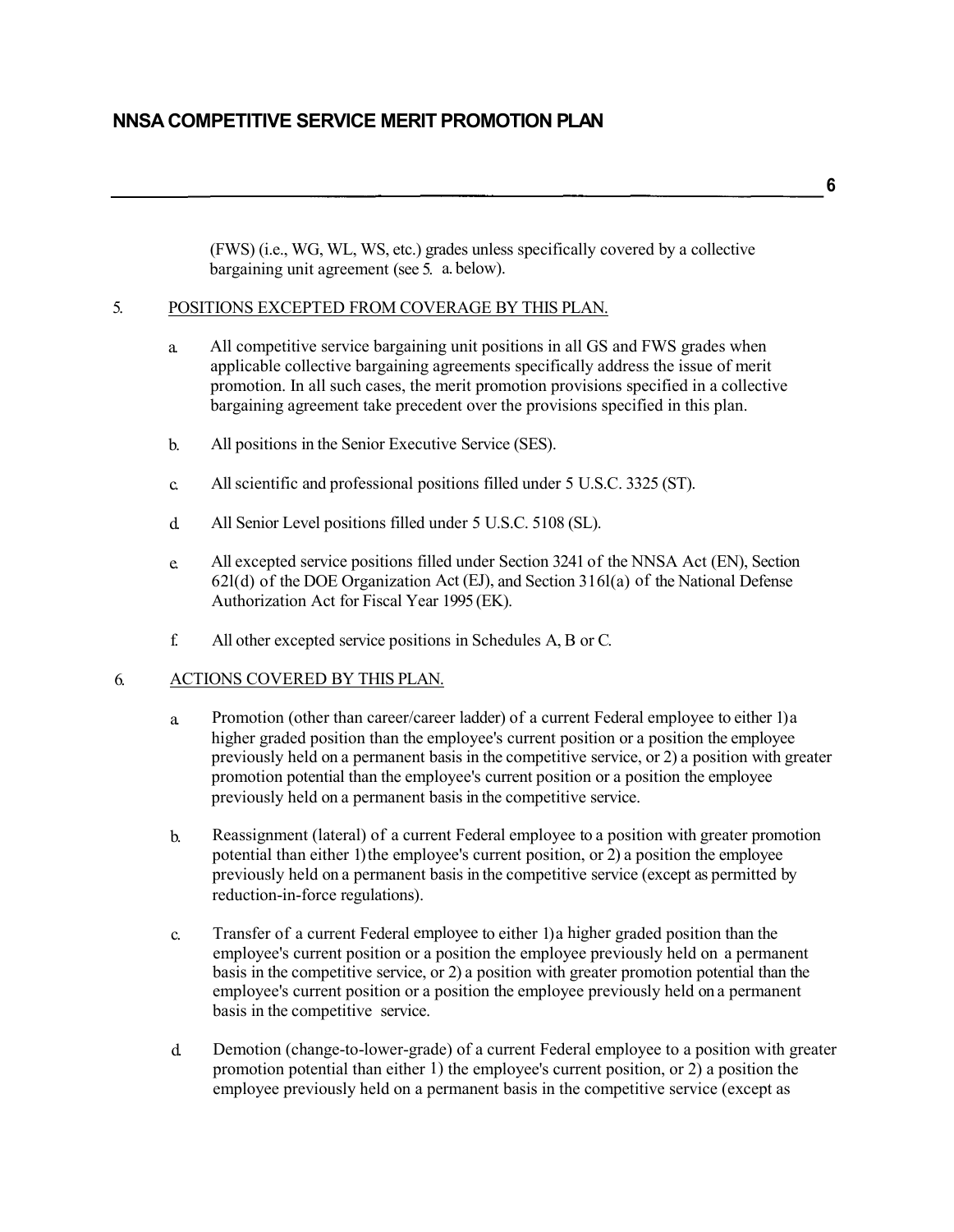**7**

permitted by reduction-in-force regulations).

- e. Temporary promotion of a current Federal employee for more than 120 calendar days to either 1) a higher graded position than the employee's current position or a position the employee previously held on a permanent basis in the competitive service, or 2) a position with greater promotion potential than the employee's current position or a position the employee previously held on a permanent basis in the competitive service. Prior service during the preceding 12 months under any and all noncompetitive time-limited promotions and noncompetitive details to higher graded positions counts toward the 120-day total. Temporary promotions may be made permanent or extended to the maximum period of time authorized by regulation (five years) without further competition provided the temporary promotion was originally made under competitive procedures and the fact that it might lead to a permanent promotion or extended to the maximum period of time authorized by regulation was made known to all potential candidates (i.e., statement to that effect in the announcement).
- Detail of a current Federal employee for more than 120 calendar days to either 1) a higher graded position than the employee's current position or a position the employee previously held on a permanent basis in the competitive service, or 2) a position with greater promotion potential than the employee's current position or a position the employee previously held on a permanent basis in the competitive service. Prior service during the preceding 12 months under any and all noncompetitive time-limited promotions and noncompetitive details to higher graded positions counts toward the 120-day total. f.
- Selection of a current Federal employee for training that is required to prepare an employee for promotion (i.e.: part of an authorized training agreement, such as Upward Mobility; part of a promotion program; training required before the employee may be considered for a promotion as specified in 5 CFR 410.302). g.
- h. Reinstatement of a former Federal employee to either 1) a higher graded permanent or temporary position than a position the employee previously held on a permanent basis in the competitive service, or 2) a permanent position with greater promotion potential than a position the employee previously held on a permanent basis in the competitive service.
- Appointment of a preference eligible or a veteran who has substantially completed at least three years of continuous active military service (i.e., eligible for appointment under the Veterans Employment Opportunities Act of 1998 (VEOA), as amended) in accordance with the special provisions of 5 CFR 315.611. 1.

## 7. ACTIONS EXCEPTED FROM COVERAGE BY THIS PLAN.

a. Promotion resulting from the upgrading of an employee's position without significant change in duties and responsibilities due to the issuance of a new classification standard or correction of an initial classification error.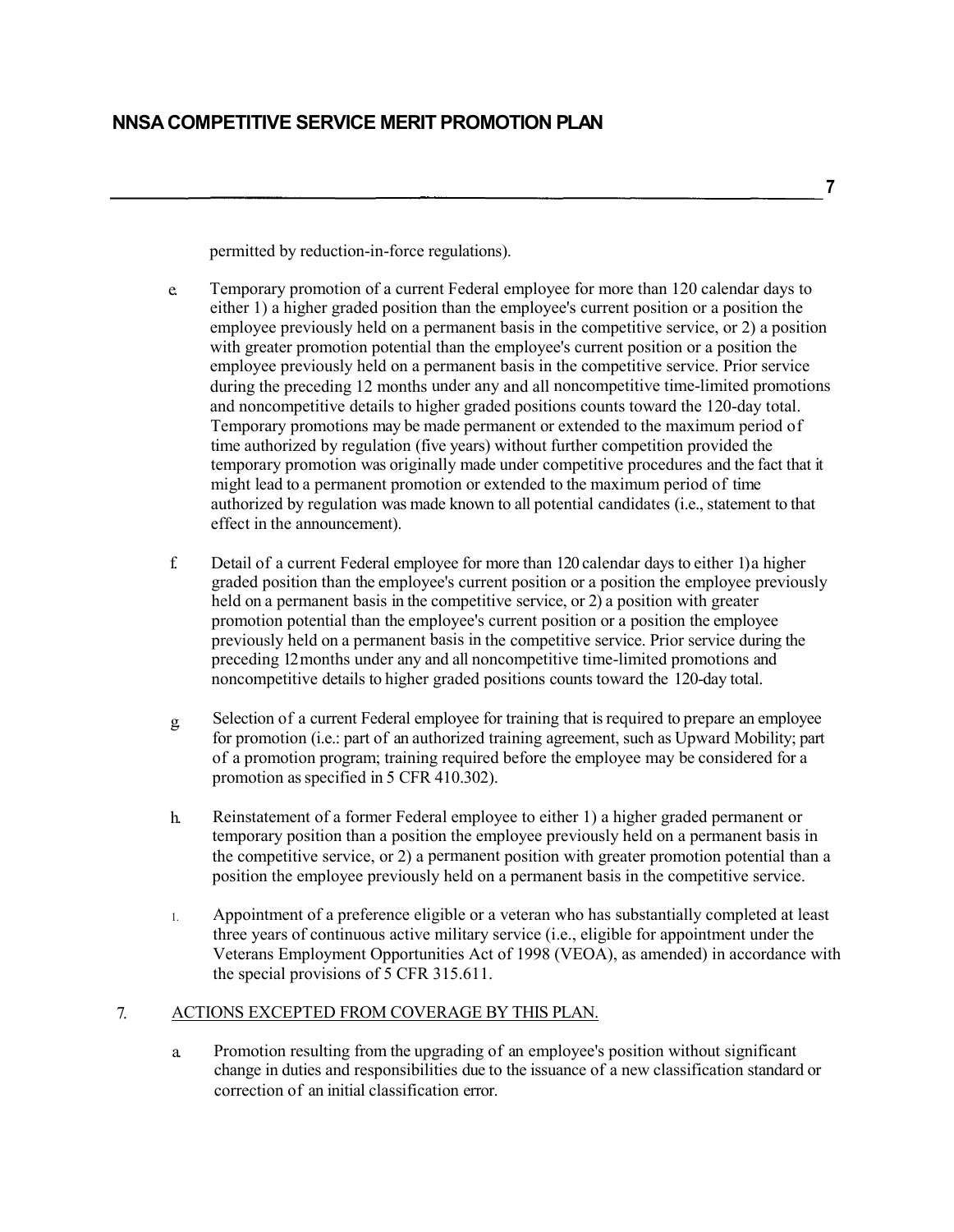- Promotion resulting from an employee's position being classified at higher grade because of additional duties and responsibilities where the successor position absorbs the old position (i.e., accretion-of-duties). b.
- c. Position changes permitted by reduction-in-force (RIF) procedures in 5 CFR 351.
- d. Promotion (career/career ladder) without current competition of an employee who was appointed in the competitive service from a civil service register (i.e., OPM or DEU), by direct hire, by noncompetitive appointment or noncompetitive conversion, or under competitive merit promotion procedures for an assignment intended to prepare the employee for the position being filled PROVIDED the intent was made a matter of record and career ladders were documented in the promotion plan.
- Career ladder promotion following noncompetitive conversion of a Student Career Experience Program (SCEP) employee, Veteran's Readjustment Appointment (VRA) appointee, Presidential Management Intern (PMI), or other authorized program or action PROVIDED the intent was made a matter of record and career ladders were documented. e.
- f. Promotion from a trainee position when the employee was selected for the target position under competitive procedures (i.e., as part of an authorized training agreement, such as Upward Mobility; part of a promotion program; or training required before the employee could be considered for a promotion as specified in 5 CFR 410.302) PROVIDED the intent was made a matter of record and the target position was documented.
- g. Temporary promotion of 120 calendar days or less to either 1) a higher graded position than the employee's current position, or 2) a position with greater promotion potential than the employee's current position. Prior service during the preceding 12 months under any and all noncompetitive time-limited promotions and noncompetitive details to higher graded positions counts toward the 120-day total.
- Detail of 120 calendar days or less to either 1) a higher graded position than the employee's current position, or 2) a position with greater promotion potential than the employee's current position. Prior service during the preceding 12 months under any and all noncompetitive time-limited promotions and noncompetitive details to higher graded positions counts toward the 120-daytotal. h.
- Promotion to a grade previously held on a permanent basis in the competitive service (or in another merit system with which OPM has an interchange agreement approved under Civil Service Rule 6. 7) from which an employee was separated or demoted for other than performance or conduct reasons. **1.**
- Promotion, reassignment, demotion, transfer, reinstatement, or detail to a position having no greater promotion potential than the promotion potential of a position an employee J.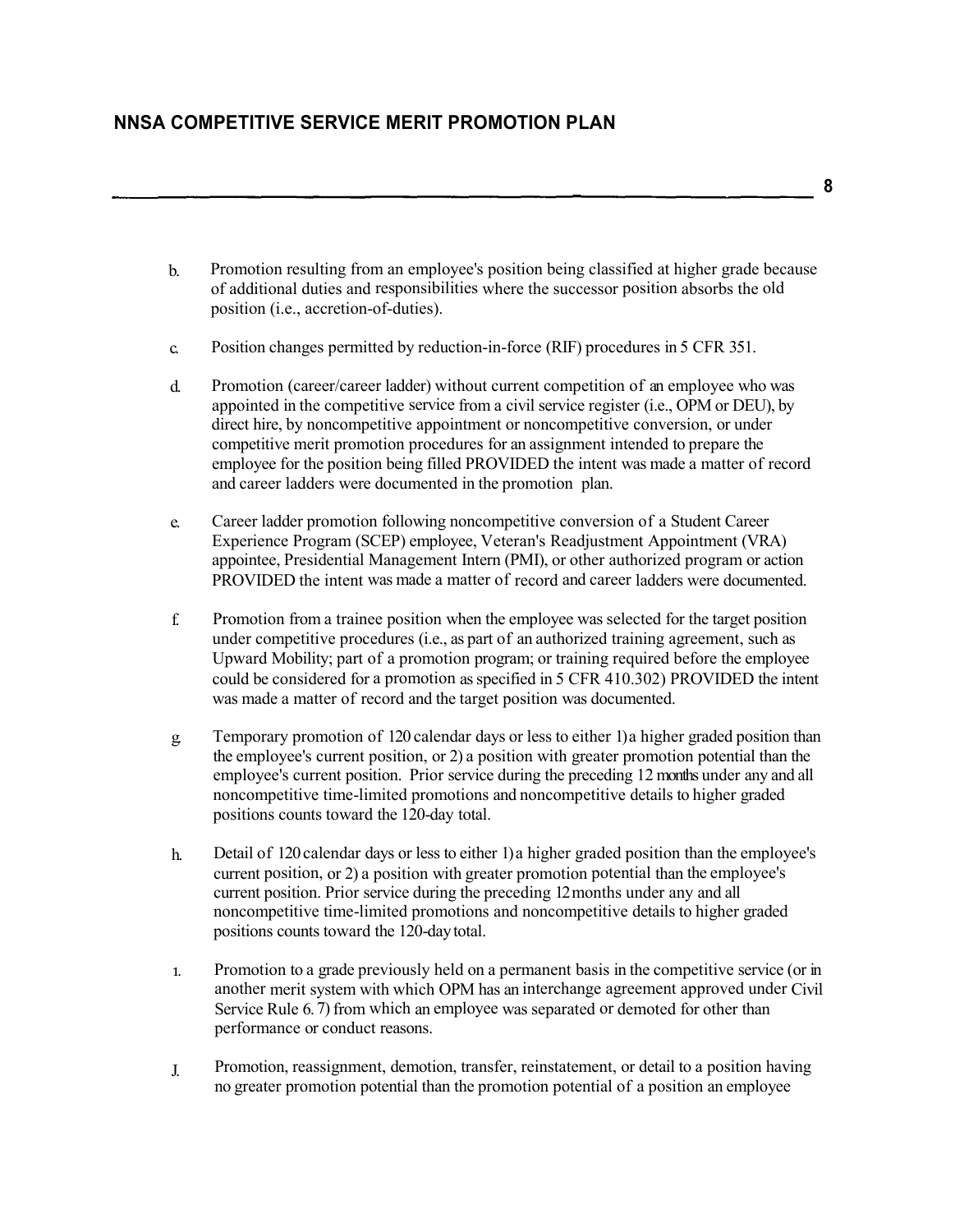**9**

currently holds or previously held on a permanent basis in the competitive service (or in another merit system with which OPM has an interchange agreement approved under Civil Service Rule 6.7) and did not lose because of performance or conduct reasons.

- k. Promotion pursuant to the settlement of a formal complaint, grievance, appeal, or other litigation.
- Promotion through "priority consideration" of a candidate who was not given proper consideration in a prior competitive promotion action, unless some other remedy is mutually acceptable to the candidate and to NNSA. 1.
- m. Appointment of career SES appointees with competitive service reinstatement eligibility to any position for which they qualify in the competitive service at any grade or salary level, including 'Senior-Level positions established under 5 CFR 319, Employment in Senior-Level and Scientific and Professional positions.
- n. Appointment of individuals with eligibility for appointment under non-competitive appointing authorities that do not specifically require application of merit promotion or other competitive rating and ranking procedures (i.e., VRA, 30% Disabled Veteran, People with Disabilities, and similar).
- o. Appointment of individuals from a Delegated Examining Unit (DEU) or Office of Personnel Management (OPM) register, regardless of those individuals' status or tenure.

### 8. MINIMUM AREA OF CONSIDERATION.

- Minimum areas of consideration for NNSA merit promotion announcements (i.e., who may apply) will be sufficiently broad to ensure the availability of high quality candidates, taking into account the nature and level(s) of the position(s) covered by the announcement, and to give as many NNSA employees as practicable the opportunity to apply for vacancies. a.
- b. The minimum areas of consideration will normally be as follows:
	- 1) NNSA employees nation-wide for positions at GS-14 and GS-15 (or equivalent FWS or negotiated hourly rate).
	- 2) NNSA employees in the commuting area of the vacancy for positions at GS-13 and below (or equivalent FWS or negotiated hourly rate).
	- HRCs may approve a smaller area of consideration than the normal minimum areas of consideration, as exceptions, and when circumstances justify such exceptions. Examples of such circumstances may include, but are not necessarily limited to the following: a) the number of qualified candidates in the alternative area is expected to be adequate; b) use of the normal minimum area would significantly delay the timely 3)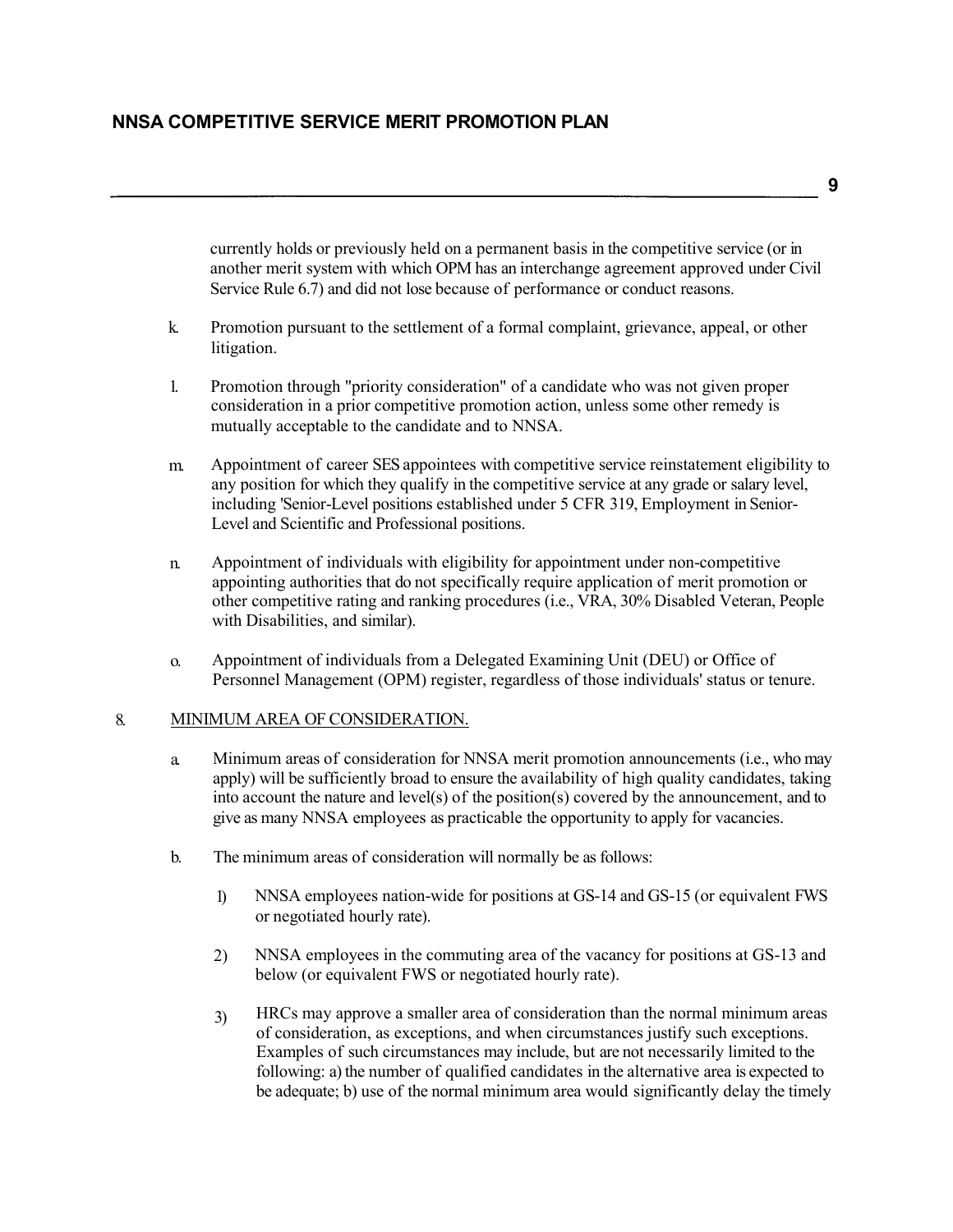filling of the position when there is a demonstrated critical mission-driven need to fill the position in a timely manner; c) hiring restrictions which are driven by FTE or budget considerations; etc. The basis for the exception must be documented. If a selecting official wishes to use an area of consideration larger than the normal minimum, no justification is required. The larger area of consideration need only be indicated in the request to recruit.

## 9. TIME LIMITS FOR POSTING AND ACCEPTING APPLICATIONS.

- a. Vacancy announcements open for receipt of applications from NNSA employees nationwide or from individuals outside of NNSA (i.e., DOE-wide or greater) will normally be posted for a minimum of 10 business days.
- b. Vacancies announced for a smaller area of consideration will normally be posted for a minimum of 5 business days.
- c. Once a closing date has been established, it may be extended but cannot be shortened unless the announcement is cancelled.
- d. HRCs may approve posting times shorter than the normal minimum posting times, as exceptions, when circumstances justify such exceptions. Examples of such circumstances may include, but are not necessarily limited to the following: a) the number of qualified candidates is expected to be adequate; b) use of the normal minimum time period would significantly delay the timely filling of the position when there is a demonstrated critical mission-driven need to fill the position in a timely manner; c) hiring restrictions which are driven by FTE or budget considerations; etc. The basis for the exception must be documented. Under no circumstances may an announcement be open for receipt of applications for less than 3 business days. If a selecting official wishes to have an announcement posted longer than the normal minimum posting time, no justification is required. The longer posting time need only be indicated in the request to recruit.
- When a specific position (or series) shows a documented high turnover rate or a low rate of highly qualified applications, vacancy announcements may remain open for up to 1 year. The vacancy announcement will clearly state the "open continuous" nature of the announcement and the procedures that will be used to rate, rank and refer applicants (i.e., early cutoff dates, etc.). Procedures in OPM Delegated Examining Operations Handbook, Chapter 5, Section C - Establishing an Inventory, may be adopted or adapted for use with these types of announcements. e.
- f. When it is known that there are NNSA or Department of Energy (DOE) employees who are eligible to apply under the NNSA Career Transition Assistance Plan (CTAP), announcements will be posted for a minimum of 10 business days. Shorter posting periods are not permitted.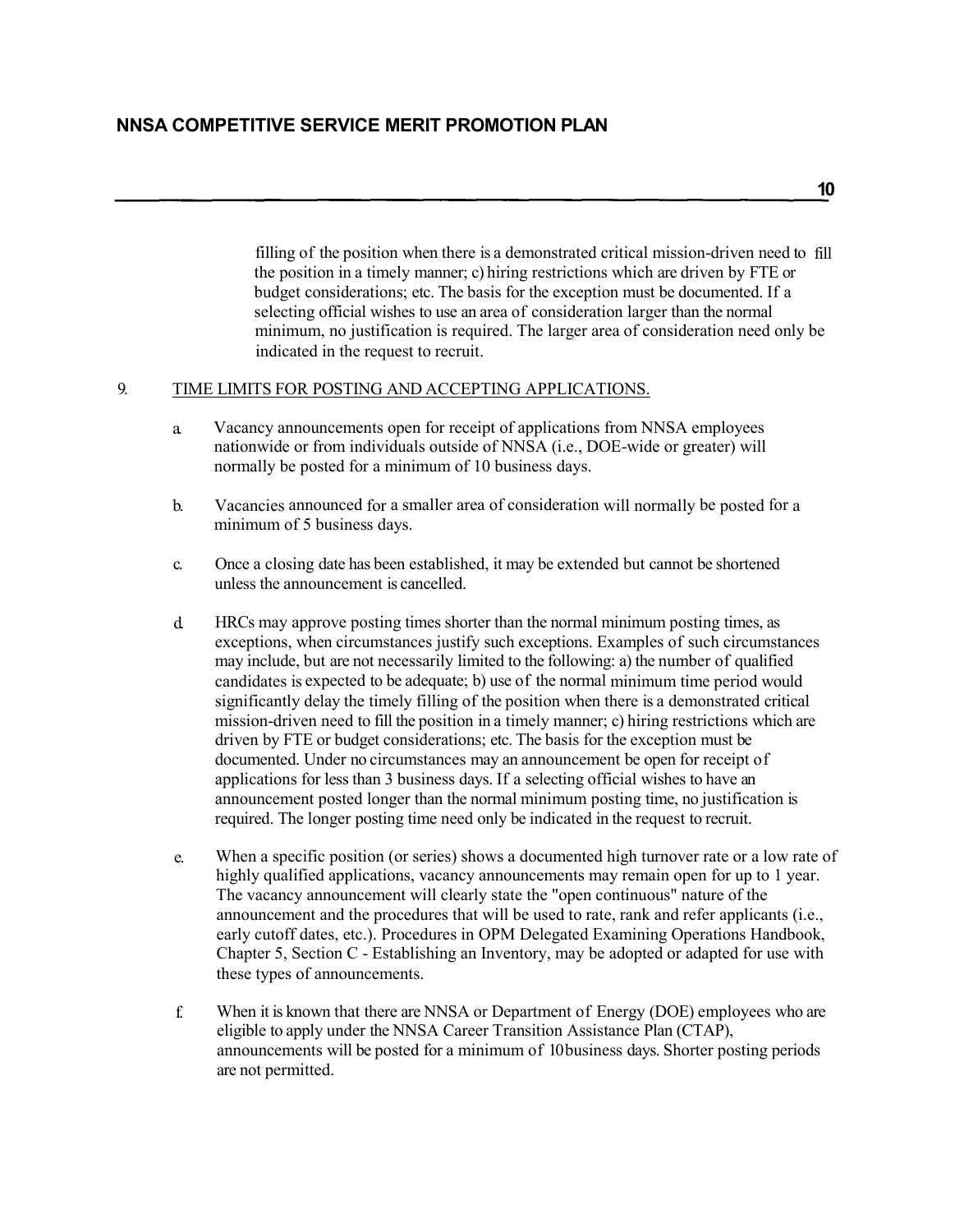- g. Applications for DOE Jobs Online announcements must be in the system by midnight (Eastern Time) of the closing date.
	- 1) If applying online poses a hardship to any applicant, Human Resources Office (HRO) staff members will provide assistance to ensure that applications are submitted in an acceptable format by the closing date, provided applicants contact the HRO prior to the closing date.
- h. Applications for vacancies that are not announced in the DOE Jobs Online system.
	- 1) Applications submitted in person must be received in the HRO prior to close-ofbusiness on the closing date of the announcement.
	- 2) Mailed applications must be postmarked on or before the closing date and must be received in the HRO no later than five business days after the closing date. Properly postmarked applications received in the HRO more than five business days after the closing date will be accepted up until the time the Merit Promotion Certificate and other lists are issued.
	- Applications submitted via delivery services (i.e., FedEx, UPS, etc.), fax, or email must include some form of date stamp or other evidence that they were submitted on or before the closing date and must be received in the HRO no later than five business days after the closing date. Properly date stamped applications submitted in any of these manners (or applications with some other acceptable form of evidence indicating they were submitted on or before the closing date) that are received in the HRO more than five business days after the closing date will be accepted up until the time the Merit Promotion Certificate and other lists are issued. 3)
- NNSA employees who will be absent for legitimate reasons (i.e., on detail, on leave, at training courses, in the military service, or serving in public international organizations or on Intergovernmental Personnel Act assignments, etc.) and wish to be considered for other positions should arrange for an "agent" (i.e., friend, co-worker, etc.) to apply for them or to advise them of the opening of an announcement. HRCs cannot be responsible for andmay 1. not allow any employee an extension of the time to submit an application due to the failure of an "agent" to carry out an employee's instructions or to submit application materials in a timely manner.
	- 1) For vacancies that are not announced in the DOE Jobs Online system, employees should provide their "agent" with a hard copy application (including most recent performance appraisal) and a list of the types of positions and grade levels for which they wish to be considered during their absence. In these situations, employees will be rated and ranked along with all other applicants based on the material their "agent" submits for them. Insofar as practicable, HRCs may accept additional announcement related material (i.e., attachment addressing KSAs) up to the time the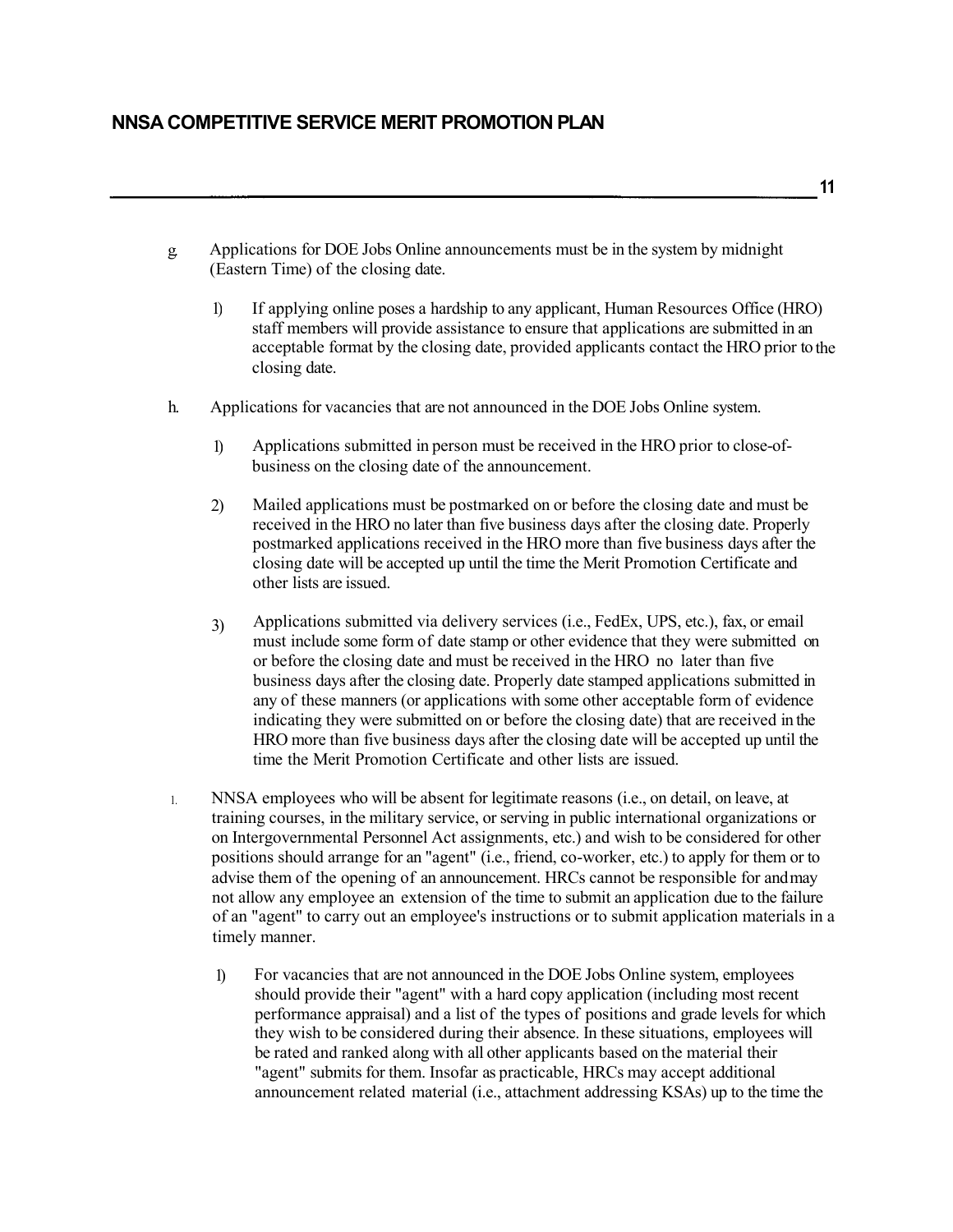**12**

rating and ranking process has been completed.

2) For DOE Jobs Online announcements, employees should provide their "agent" with a list of the types of positions and grade levels for which they wish to be considered during their absence and some way of contacting them (i.e., telephone number, email address, etc.) so that the employee may personally apply. Due to the sensitive nature of personal information in the DOE Jobs Online database, employees are advised not to provide their logons or passwords to their agents.

## 10. MINIMUM AREA(S) OF PUBLICITY.

- At a minimum, announcements for which applications from only NNSA and/or DOE employees will be accepted will be publicized electronically on the internal NNSA and/or DOE web site (as appropriate) in the geographic area(s) that correspond(s) to the area of consideration specified in the announcement. a.
- b. At a minimum, announcements for which applications from individuals outside of DOE will be accepted will be publicized electronically via the OPM Federal Job Opportunities information system, in addition to the NNSA and DOE sites.
- c. Announcements may be more broadly publicized (i.e., to include targeted recruitment sources, EEO offices, etc.) when positions are "hard-to-fill," have a high turnover rate, have been designated as underrepresented, etc., or when the HRC determines that the additional publicity would be beneficial to NNSA.

## 11. DUAL CONSIDERATION.

- a. Applicants for vacancies that are not announced in the DOE Jobs Online system which cover multiple grades and/or locations will be afforded "dual consideration" as follows:
	- 1) Applicants will be considered for the lowest grade/salary level they indicate they are willing to accept (or simply the lowest grade/salary level indicated on their application), up to the highest grade/salary level for which they qualify. Applicants who do not indicate the lowest grade/salary level they are willing to accept will be considered for all grades covered by the announcement.
	- 2) Example -Announcement open for GS-9/11/12
		- a) Applicant indicates GS-9 consider for GS-9/11/12
		- b) Applicant indicates GS-11 consider for GS-11/12
		- c) Applicant indicates GS-12 consider for GS-12 only
		- d) Applicant indicates GS-9/11 consider for GS-9/11/12
		- e) Applicant indicates GS-11/12- consider for GS-11/12
		- f) Applicant indicates GS-9/12 consider for GS-9/11/12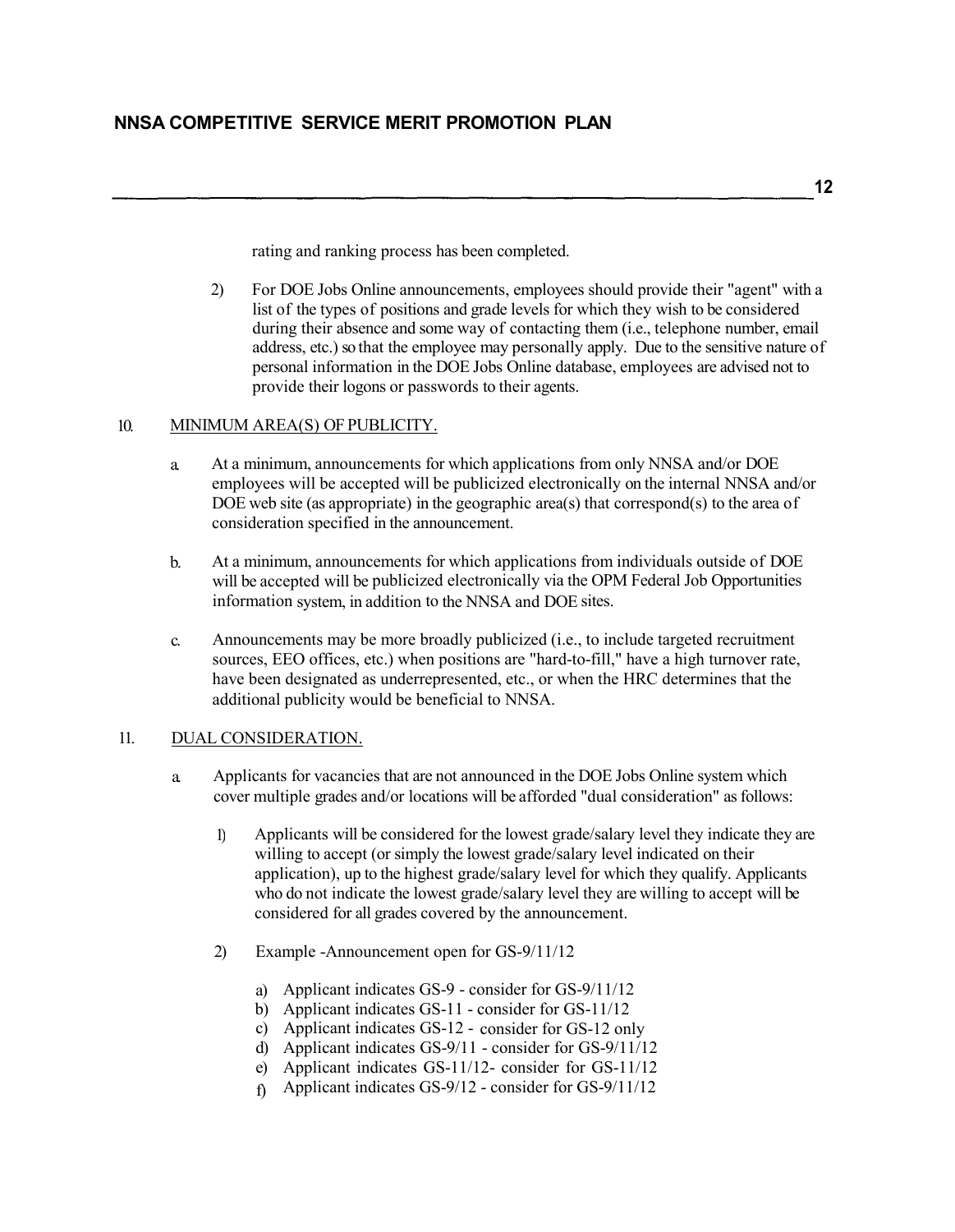**13**

- g) Applicant indicates GS-9/11/12 consider for GS-9/11/12
- h) Applicant does not indicate any grade consider for GS-9/11/12
- 3) Applicants will be considered for each geographic location they indicate they are willing to accept. Applicants who do not indicate the geographic locations they are willing to accept will be considered for all geographic locations covered by the announcement.
- Applicants for DOE Jobs Online announcements covering multiple grades and/or locations will be afforded "dual consideration" only in accordance with their responses to the appropriate DOE Jobs Online availability questions. b.

#### 12. MINIMUM OUALIFICATIONS.

- Applicants must meet all minimum qualification standards, selective factors/DOE Jobs Online minimum qualification questions (if applicable), and any time-in-grade requirements within 30 calendar days after the closing date. Those who do will be "qualified." Those who do not will be "not qualified." a.
- b. Basic eligibility will be determined based on qualifications standards in the Office Personnel Management (OPM) Qualification Standards for General Schedule Positions Operating Manual or Handbook X-11 SC, Job Qualification System for Trades and Labor Occupations, and any approved selective factors.
- c. Minimally qualifying specialized experience for GS positions is generically defined as experience that 1) has equipped the applicant with the particular knowledges, skills, and abilities to perform satisfactorily the duties of the position, 2) is typically in or related to the work of the position to be filled, and 3) is equivalent to at least the next lower grade level in the normal line of progression for the occupation in the organization. This generic definition of specialized experience may not be used alone in any announcement. Qualifying specialized experience must be clearly and specifically described/defined in the announcement.
- d. Selective factors/DOE Jobs Online minimum qualification factors are knowledges, skills, abilities, or competencies that are required for an individual to perform minimally satisfactorily in the announced position. Applicants who do not demonstrate possession of any selective factor are ineligible for the announced position, regardless of any other qualifications they may possess. Selective factors must be clearly and specifically described/defined in the announcement.
- e. The Special Inservice Placement Provisions specified in Sections E. 8. (a) and (b) in the OPM Qualification Standards for General Schedule Positions Operating Manual will be used to the greatest practicable extent.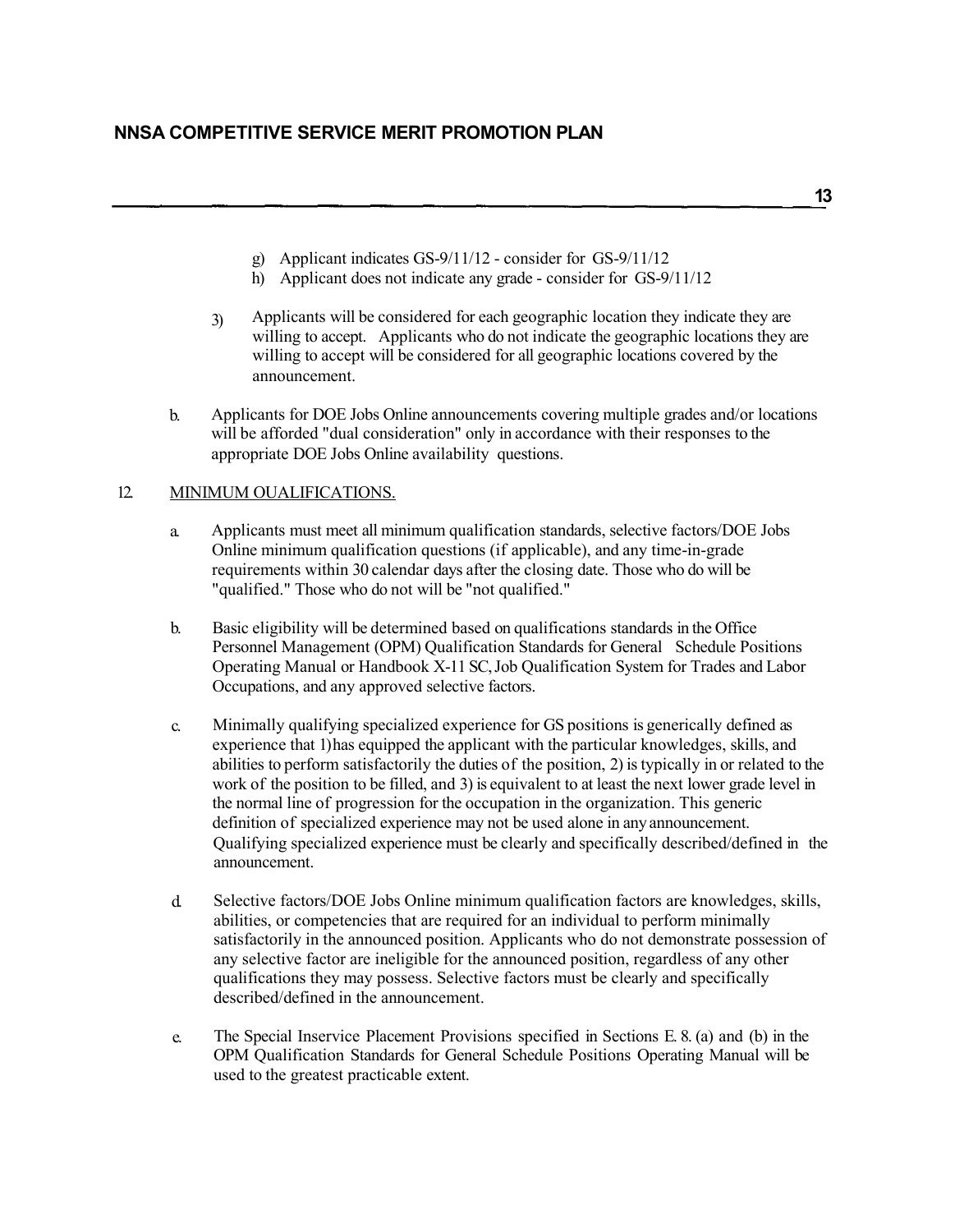f. The minimum qualifications requirements may be modified for certain inservice placement actions (i.e., reassignments, voluntary changes to lower grades, transfers, reinstatements, and repromotions to a grade not higher than a grade previously held) in accordance with Section E. 8. (c) of the OPM Qualification Standards for General Schedule Positions Operating Manual. Use of a modified standard must be documented sufficiently to show that it was intentional, and that the assignment did not result from misinterpretation of the OPM standard.

## 13. EVALUATING *(RATING* AND RANKING) QUALIFIED APPLICANTS.

- a. Methodologies used to evaluate applicants who meet the minimum qualification requirements, including selective factors (and ultimately determine the "best-qualified" who will be referred for selection consideration) will be based on a job analysis that identifies the basic duties and responsibilities, the knowledges, skills, and abilities (KSAs) required to perform the duties and responsibilities, and the factors that are important in evaluating candidates.
	- 1) All qualified applicants who are subject to merit promotion rating and ranking procedures must be rated and ranked.
	- 2) Insofar as practicable, for vacancies that are not announced and rated in the DOE Jobs Online System, qualified applicants who are subject to merit promotion rating and ranking procedures should be rated (assigned numerical ratings) using a 70 - 100 scale. This is especially prudent when a concurrent DEU announcement or combined DEU/Merit Promotion announcement is issued (i.e., applicants for DEU announcements must be evaluated on a 70 - 100 scale, unless categorical ranking procedures are used) as it provides the selecting official with a common frame of reference for scores of both merit promotion and DEU candidates. Applying the same crediting plan to all applicants who must be rated is the easiest method of accomplishing this.
- b. KSA/Crediting Plan Methodology
	- 1) Quality ranking factors listed on the vacancy announcement are used in the crediting plan to a) assign a numerical score that is indicative of the degree to which an applicant possesses the job-related knowledge, skills and abilities, outlined by quality ranking factors, b) differentiate between qualified applicants, and c) ultimately identify the best-qualified group of applicants (i.e., those applicants who have the greatest likelihood for successful performance). Quality ranking factors must be clearly and specifically described/defined in the announcement.
- c. DOE Jobs Online Rating
	- 1) Weighted competency questions listed in the DOE Jobs Online announcement arc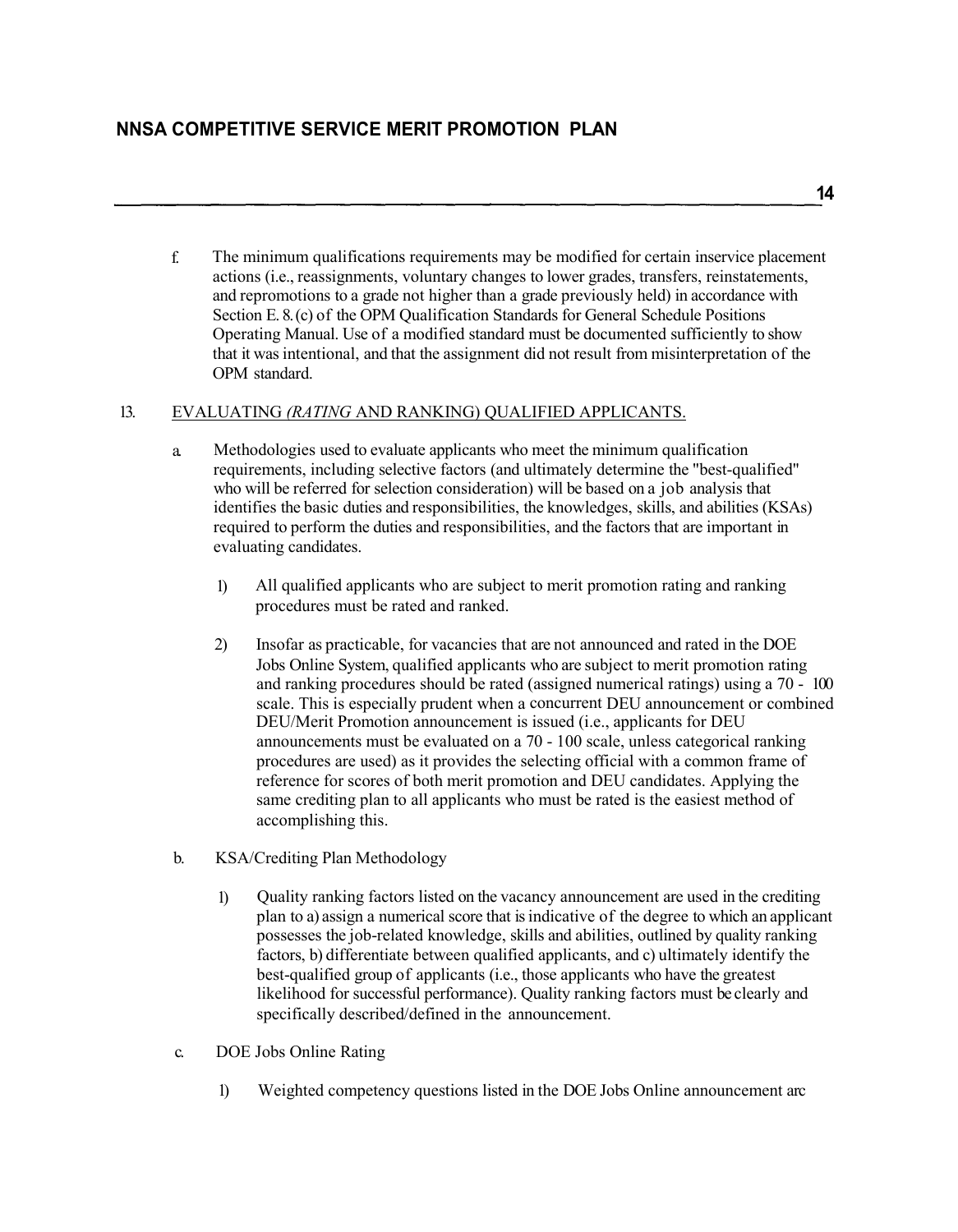used to identify the best-qualified group of applicants. DOE Jobs Online competency questions are conceptually equivalent to quality ranking factors.

- All qualified applicants who are subject to merit promotion rating and ranking procedures must respond to the weighted DOE Jobs Online competency questions in order to receive a score greater than the minimally qualifying DOE Jobs Online generated score of 70. 2)
- d. Job Element Examining (FWS Positions)
	- Job elements listed on the vacancy announcement are used in the crediting plan to a) assign a numerical score that is indicative of the degree to which an applicant possesses the job-related knowledge, skills and abilities outlined by job elements, b) differentiate between qualified applicants, and c) to ultimately identify the bestqualified group of applicants (i.e., those applicants who have the greatest likelihood for successful performance). 1)
	- Job elements that are designated as "Screen-out elements" establish the minimum qualifications requirements for the position (i.e., Ability to do the work of the position without more than normal supervision). "Screen-out elements" arc conceptually equivalent to the minimum qualifications requirements and selective factors (if applicable) for GS positions. 2)
	- Job elements that are not designated as "Screen-out elements" are conceptually equivalent to quality ranking factors. 3)
- e. The process used to evaluate applicants for supervisory, managerial, or leader positions must include measures of applicants' potential for promotion or assignment into such positions, as well as applicants' awareness and support of EEO goals, policies, and procedures. This may be accomplished through the use of KSAs in the crediting plan, DOE Jobs Online competency questions, or interview questions. If accomplished through interview questions, the interview questions and annotated responses will be maintained in the case file.
- f. Performance appraisals and incentive awards may not be considered or scored in the rating and ranking process. Instead, selecting officials shall consider performance appraisals and incentive awards in the selection process (see Section 15. b).
- g. Rating of applications for vacancies that are not announced and rated in the DOE Jobs Online System may be accomplished by any one of the following "raters," so long as there is no personal relationship between a rater and an applicant being rated:
	- 1) An HRC when the HRC determines that he/she has sufficient knowledge of the position to assess the relative value of the applicants' experience.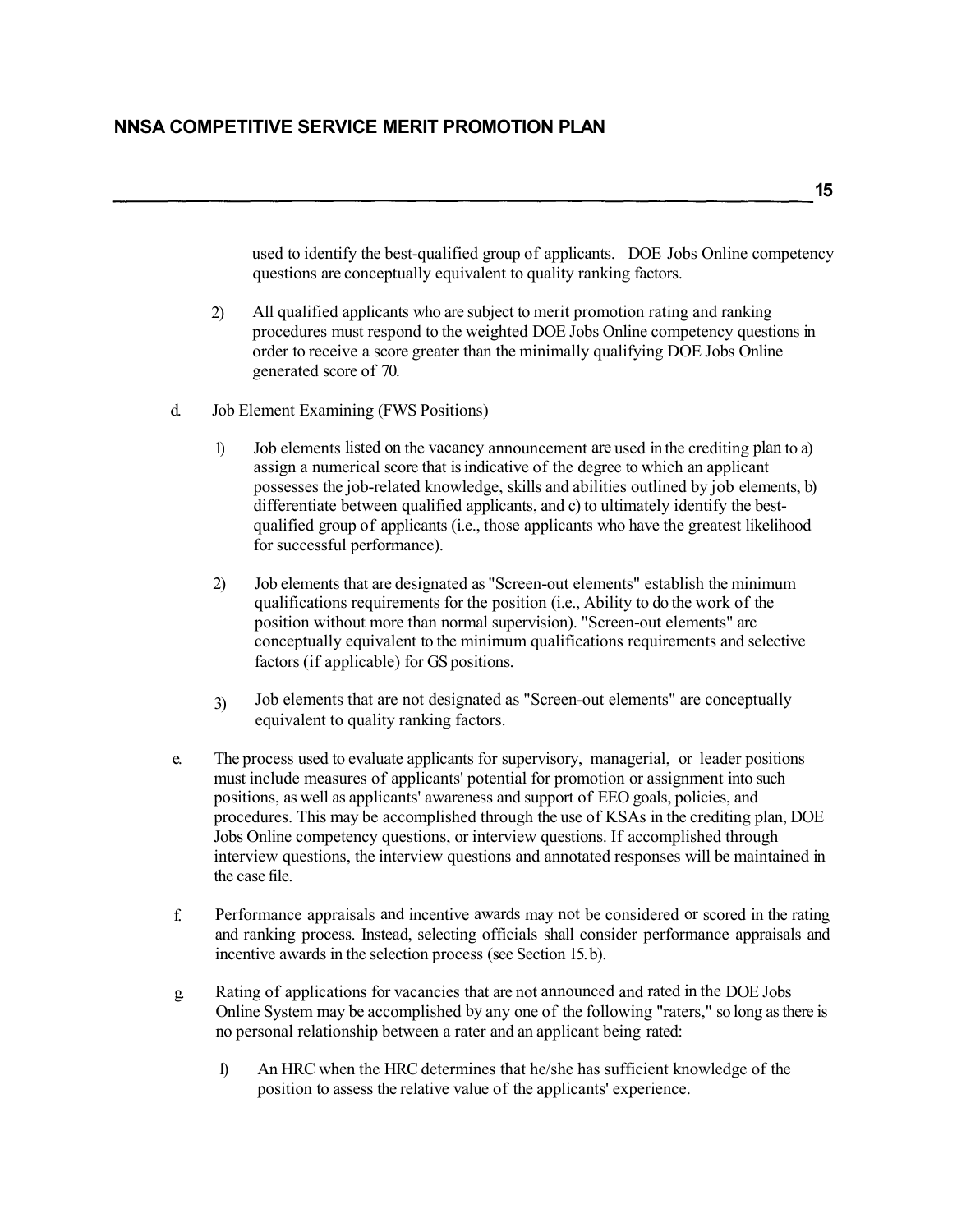- 2) One or more evaluators who have sufficient knowledge of the position to assess the relative value of the applicants' experience, or one or more subject matter experts (SMEs) whose expertise is in the field of the position, but not necessarily in the position itself. Evaluators and SMEs do not have to be current Federal employees.
- Insofar as practicable, raters should have no personal vested interest in the outcome of the rating process (i.e., should not be in the position's supervisory chain, etc.) and should be at or above the grade level (if rater is a current Federal employee) for which they are evaluating applicants (HRCs are not subject to the aforementioned grade level restrictions). 3)
- Under no circumstances may an applicant for an announcement, or a relative, roommate, cohabitant, or personal friend of an applicant serve as a rater for that announcement. HRCs have the discretion to disqualify SMEs and evaluators from serving when in the HRCs' judgment their serving would either be, or present the appearance of, a conflict of interest or impropriety. 4)
- HRCs have the discretion to override SMEs' and evaluators' rating when in the HRCs' judgment the rating methodology was applied incorrectly or inconsistently. 5)
- h. Determining the "best qualified" group based on the ranking and ranking process.
	- 1) "Best qualified" is a designator for those applicants who rank at or near the top when compared with other qualified applicants for the position. As such, it isrelative to the quality and quantity of applicants who have applied for a specific vacancy announcement, rather than an artificially prescribed pre-determined score or predetermined number of applicants. Therefore, depending on the quality and quantity of applicants, a "best qualified" score for one announcement may not necessarily be a "best qualified" score for a subsequent announcement for the same position utilizing the same crediting plan.
	- 2) A "cut-off score" should be set at a natural break point in the score range (i.e., where there is a distinguishable clear gap between one group of candidates and the next lower group). Depending on the rating methodology used (i.e., KSA methodology, DOE Jobs Online competency questions, etc.) and the quality and quantity of applicants for a specific vacancy announcement, that "gap" might be large or small.
	- HRCs, SMEs, and evaluators must exercise professional judgment when setting cutoff scores. Cut-off scores may not be set a) so high as to eliminate an inordinate number of candidates from consideration, b) so low as to include candidates who clearly do not rank at or near the top when compared with other candidates, or c) at an arbitrary point solely to refer a pre-set number of candidates from which to choose. An HRC must override SMEs' or evaluators' cut-off scores when in the 3)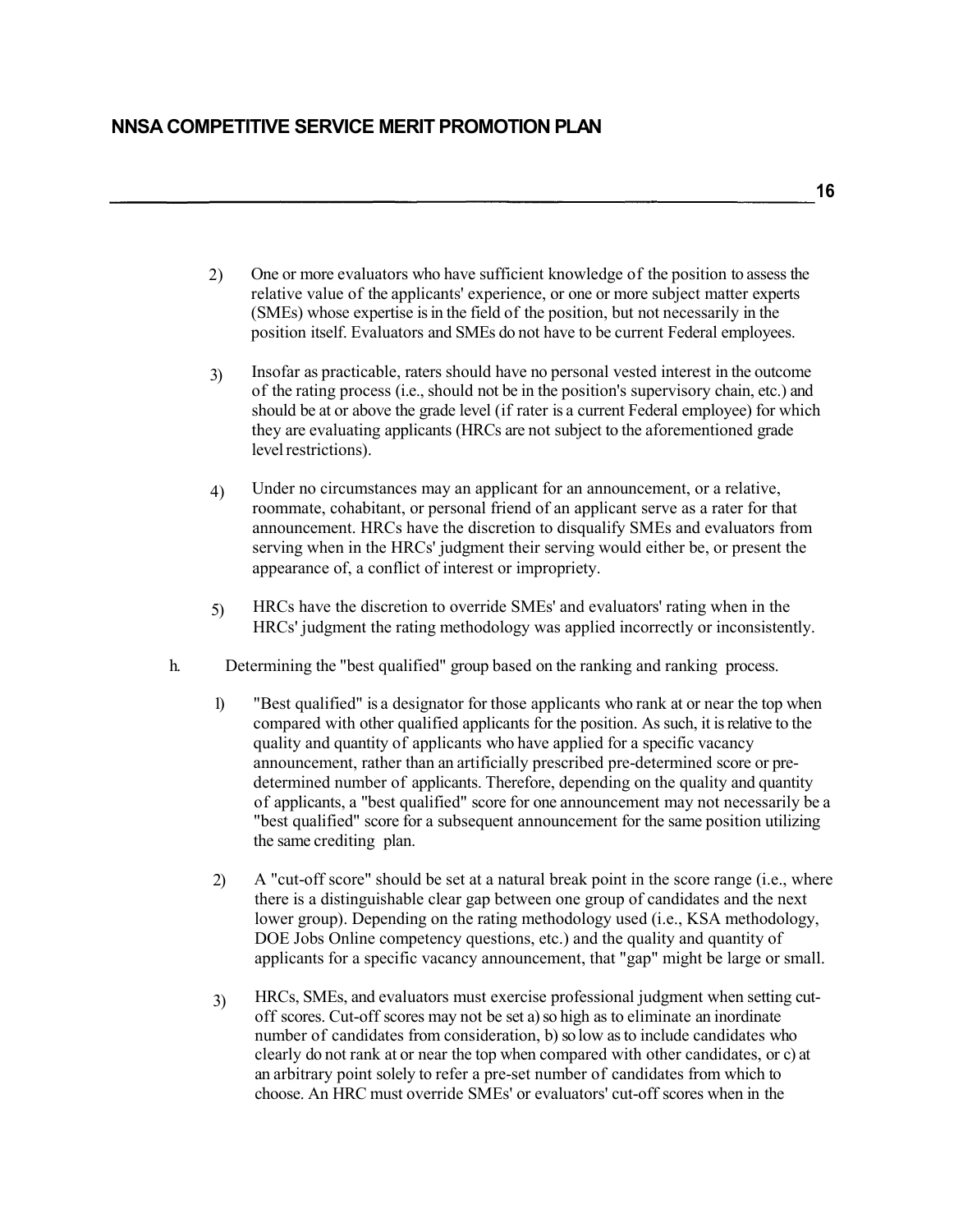judgment of the HRC, the cut-off score set by SMEs or evaluators meets a, b, or c above.

- HRCs, SMEs, and evaluators may not determine the "best qualified" group solely based on a pre-set number of candidates to refer (i.e., "the 10 highest scoring applicants shall be certified as best qualified") under any circumstances. 4)
- 5) All applicants who are at or above the cut-off score are considered "best qualified."
- 1. For vacancies that are not announced and rated in the DOE Jobs Online system, if there arc fewer than ten qualified applicants who are subject to merit promotion rating and ranking procedures, they may be evaluated against the most important quality ranking factor (i.e., the one quality ranking factor that carries the greatest weight or is worth the greatest number of points) or the Screen-out Element (i.e., Ability to do the work of the position without more than normal supervision), as follows:
	- 1) Applicants who demonstrate possession of the most important quality ranking factor/Screen-out Element will be considered best qualified and referred to the selecting official. Applicants who do not demonstrate possession of the most important quality ranking factor/Screen-out Element will not be referred.
- J. Other Methodologies
	- 1) Other manual or automated rating and ranking systems or methodologies, may be used to identify the best-qualified applicants without amending this plan so long as they are valid, job related, quantifiable, and meaningfully differentiate between qualified applicants solely on the basis of relative ability, knowledge, and skills.

#### 14. REFERRING APPLICANTS.

- a. Priority referral will be given to the following:
	- 1) Individuals eligible for Reemployment Priority List (RPL), CTAP, ICTAP and Priority Placement in accordance with the provisions of those programs.
	- 2) Individuals who were not given proper consideration in a prior competitive promotion action, unless some other remedy is mutually acceptable to the candidate and to NNSA.
	- Other individuals who are being afforded priority consideration based on provisions 3) Other individuals who are being afforded priority consider that is of law, regulation, court order, or formal settlement.
- b. All "best qualified" candidates will be referred to the selecting official in alphabetical order on the Merit Promotion Certificate. There is no upper limit to the number of "best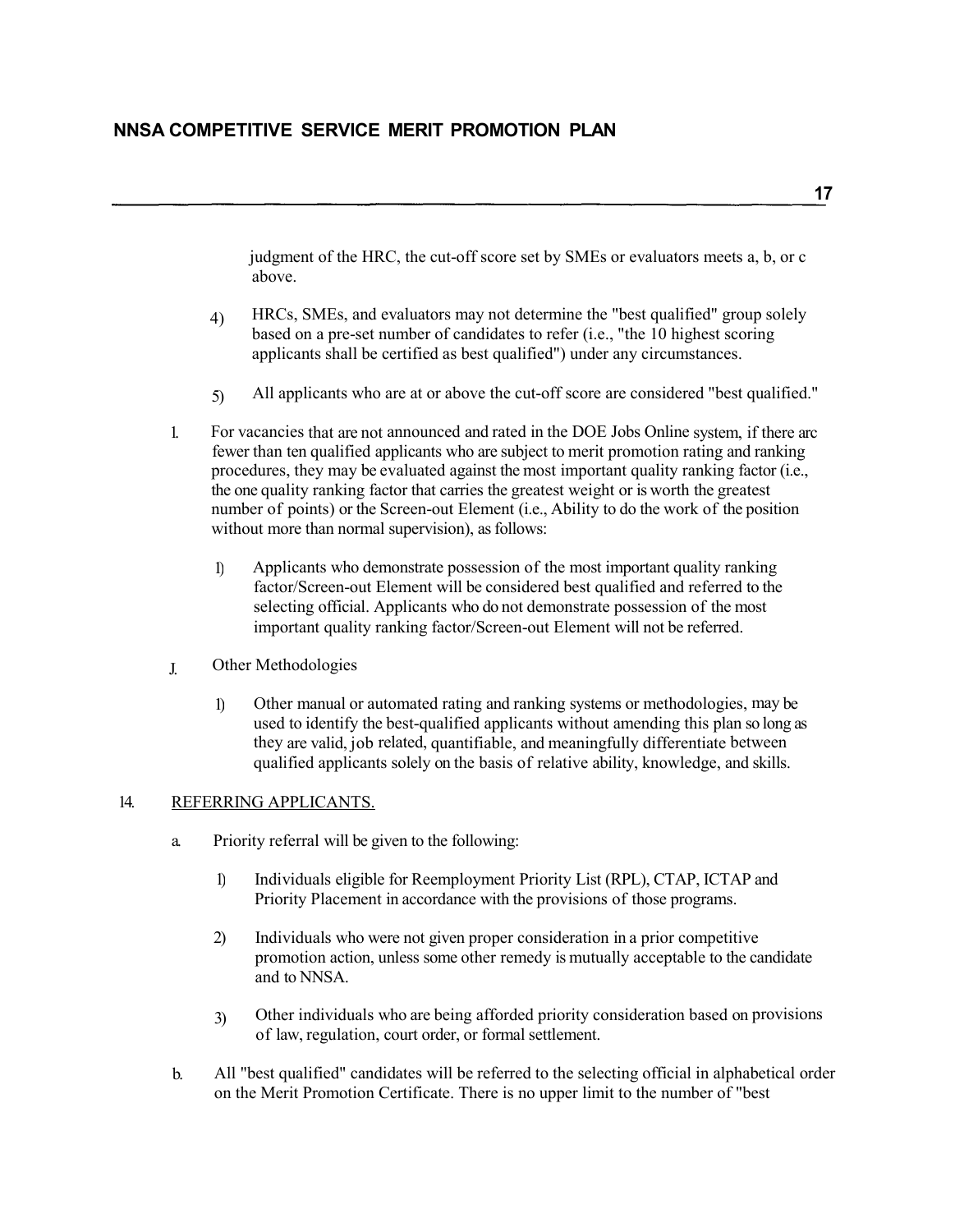**18**

qualified" applicants. "Tie-breaking" procedures may not be used to "pare down" the "best qualified" list. Under no circumstances may competitive merit promotion candidates who have not been ranked among the "best qualified" be listed on the competitive Merit Promotion Certificate. Furthermore, HRCs may not forward the applications of any competitive Merit Promotion candidates who have not been ranked among the "best qualified" to the selecting official.

- c. All qualified candidates who are excepted from merit promotion rating and ranking procedures will be referred to the selecting official in alphabetical order on a separate list (or lists) with reference made to the specific appointing authority(ies) for which they are eligible. When the veterans' preference provisions of 5 CFR Part 302 are applicable to a particular appointing authority (i.e., VRA, Physically Disabled, etc.), candidates will be referred in accordance with the provisions of 5 CFR 302.304.
- d. The Merit Promotion Certificate and all other lists are initially valid for up to 60 calendar days from date of issue and may be extended for an additional 30 calendar days (i.e., up to a maximum of 90 calendar days) in unusual circumstances (i.e., selecting official is on extensive travel, or similar). The selecting official must submit requests for extension to the servicing HRC who is responsible for approving or disapproving the requests. Under no circumstances can selections be made from Merit Promotion Certificates or any other lists after 90 calendar days.
- e. Selecting officials who are not satisfied with either the quality or quantity of applicants referred should contact their HRC to discuss the reasons and options.

## 15. SELECTING APPLICANTS.

- a. Applicants being afforded priority referral/consideration (i.e., CTAP, etc.) must be considered or selected (as appropriate) in accordance with the specific requirements of those programs. HRCs will advise selecting officials of the appropriate order of selection priority when such applicants are referred. Non-selection of a priority referral/consideration applicant may be approved/authorized only in accordance with the specific non-select provisions of those programs. After fulfilling these obligations, selecting officials may select from any of the following:
	- 1) Any of the candidates referred on the Merit Promotion Certificate (veterans' preference does not apply to selections from a Merit Promotion Certificate); or
	- 2) Any of the candidates referred on any of the other lists of non-competitive referrals where veterans' preference is not applicable (i.e., transfer, reinstatement, reassignment, etc.), or
	- Candidates on any of the other lists of non-competitive referrals where veterans' preference is applicable (i.e., VRA, Physically Disabled, etc.) in accordance with the 3)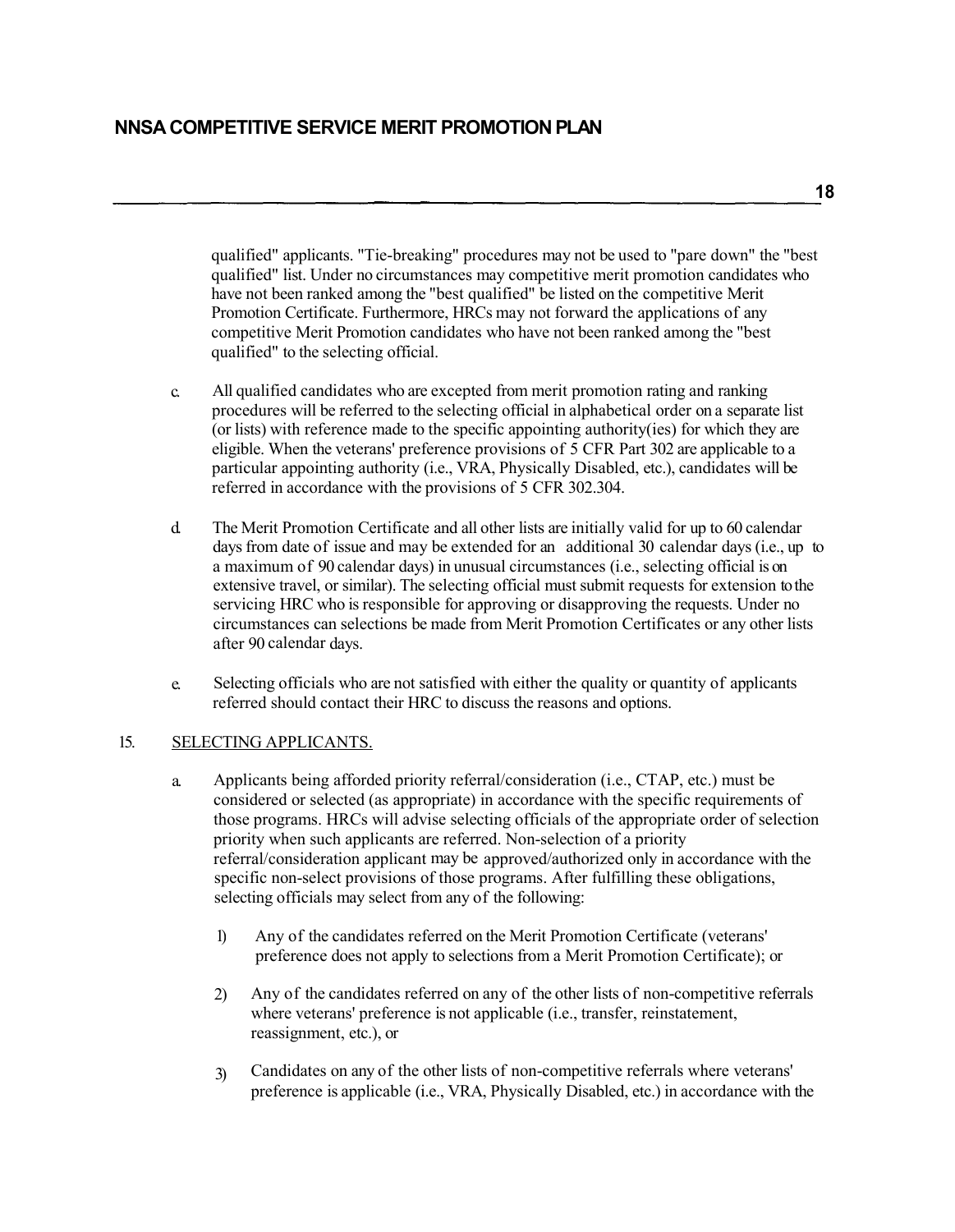provisions of 5 CPR 302.401. Passing over a preference applicant with a disability of 30% or more or any preference applicant based on medical reasons requires OPM approval. Other passovers of preference applicants in order to select non-preference applicants may be approved/authorized by the Human Resources Department Head in the Service Center or equivalent Human Recourses official at Headquarters.

- b. Selecting officials shall consider performance appraisals and incentive awards in the selection process (i.e., when reviewing referred applications, during interviews, when considering information obtained from current and/or former supervisors, etc.) prior to making the selection decision.
	- 1) Since there is no single government-wide performance appraisal system (i.e., one agency may use a "pass-fail" system while another may use an "outstanding," "exceeds fully successful," etc., system), no single government-wide standard for evaluating performance (i.e., the criteria for receiving an "Outstanding" may vary from one agency to another, and from one supervisor within an agency to another supervisor within the same agency), and no single government-wide standard for approving incentive awards (i.e., one agency may approve monetary incentive awards more sparingly than another because of budget constraints), a single standardized process for considering performance appraisals and incentive awards cannot be delineated.
	- 2) Selecting officials should evaluate the job-relatedness of individual performance appraisals and incentive awards and exercise professional judgment when concluding to what extent they contribute to the validity of their assessment of the applicant's potential for success in the position. Selecting officials may wish to consider the general guidelines below, which are neither absolute nor all inclusive:
		- a) Overall summary performance ratings in positions that are directly related to the vacancy may contribute to a more valid assessment of the applicant's potential for success in the position than overall summary performance ratings in positions that are not directly related to the vacancy.
		- b) Ratings on individual elements of performance plans that are directly related to the vacancy, rather than the overall summary performance rating, may contribute to a more valid assessment of the applicant's potential for success in the position than ratings on individual performance plan elements that are not directly related to the vacancy.
		- c) Incentive awards for activities that are directly related to the vacancy may contribute to a more valid assessment of the applicant's potential for success in the position than incentive awards for activities that are not directly related to the vacancy.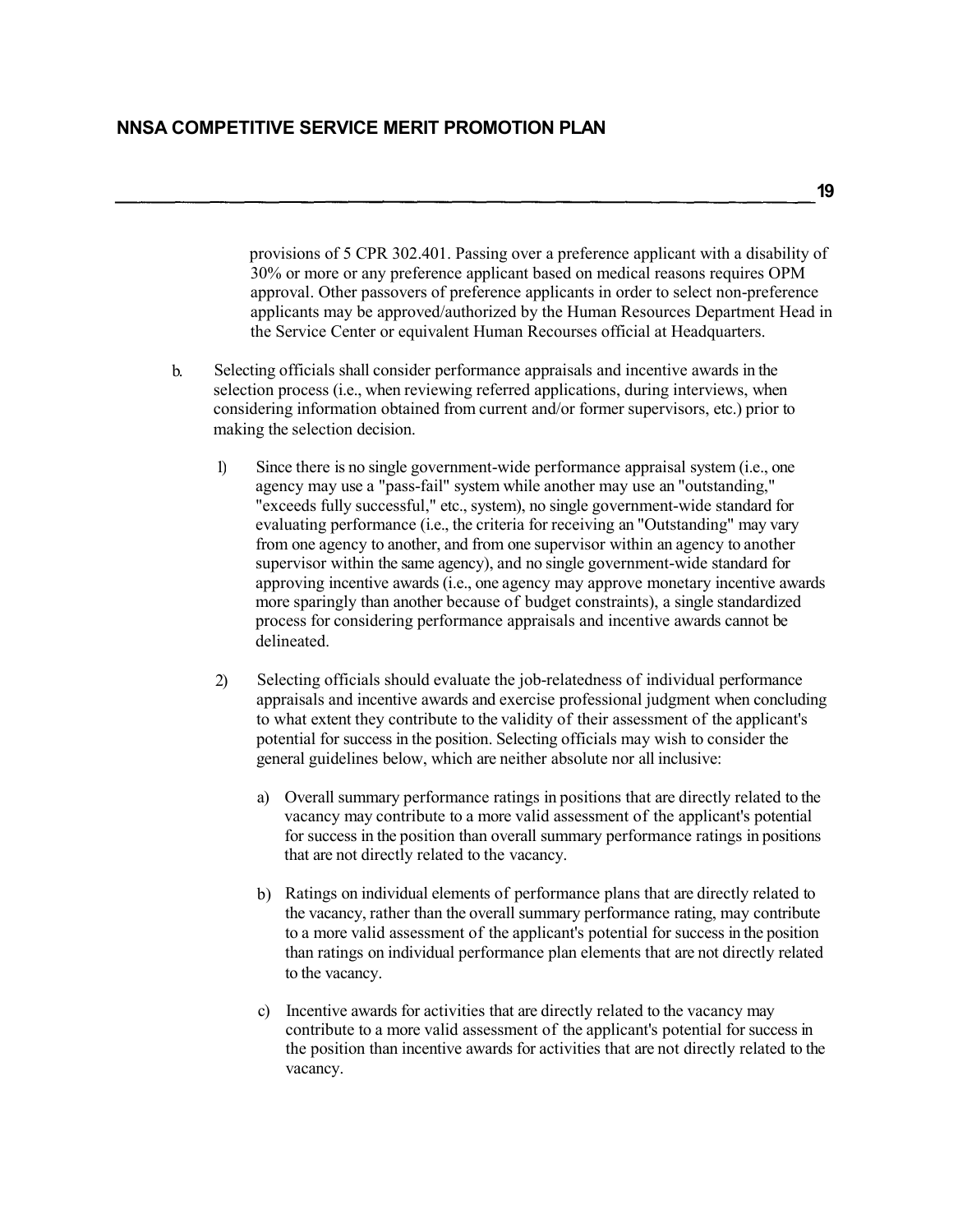**20**

- d) Fewer incentive awards, all or most of which are for activities that are directly related to the vacancy, may contribute to a more valid assessment of the applicant's potential for success in the position than more incentive awards, none or few of which are for activities that are directly related to the vacancy.
- e) Apparent anomalies in an applicant's performance history (i.e., a current performance rating of less than "fully successful" appears to be inconsistent when viewed within the context of an applicant's long-term record of highly successful performance, or a current performance rating of "outstanding" appears to be inconsistent when viewed within the context of an applicant's long term record of marginal performance, etc.) may need to be explored before deciding to what extent the current performance rating contributes to a more valid assessment of the applicant's potential for success in the position.
- c. Selecting officials are encouraged, but not required, to conduct interviews. If a selecting official wishes to interview one of the applicants referred on a specific certificate, he/she must interview all of the applicants referred on that specific certificate. He/she need not interview any other applicant on any other specific certificate. When certificates arc issued for different selection mechanisms (i.e., Merit Promotion, VRA, transfer, reinstatement, etc.) and/or different grade levels (i.e., GS-9, GS-11, GS-12, etc.), each selection mechanism/grade level combination is considered a separate specific certificate.
	- 1) Interviews, when conducted, may be conducted by the selecting official personally, an interview panel, or a combination of both, and may be conducted face-to-face, by telephone, by videoconference (if available), or any other appropriate method.
	- 2) If traveling to another geographic location for a face-to-face interview would place an unnecessary financial burden on a candidate, the interview should be conducted by telephone or by videoconference (if available).
	- Interview questions must be job-related and should be as structured and consistent as possible. Responses to interview questions should be evaluated as objectively and as consistently as possible. 3)
- d. Selecting officials' decisions to select an applicant are subject to all other approvals required by law, regulations, or policy.
- Selecting officials will indicate tentative selection decisions and other actions as required on the Merit Promotion Certificate (and other lists, if applicable), sign and date, and return to the HRC. Selecting officials may not make any offers of employment. e.
- f. After the HRC has obtained any required pre-offer approvals, verifications, and/or clearances, the HRC makes the final job offer and arranges the entrance-on-duty (EOD) date with the selectee or, when necessary, arranges for release of the selectee from his/her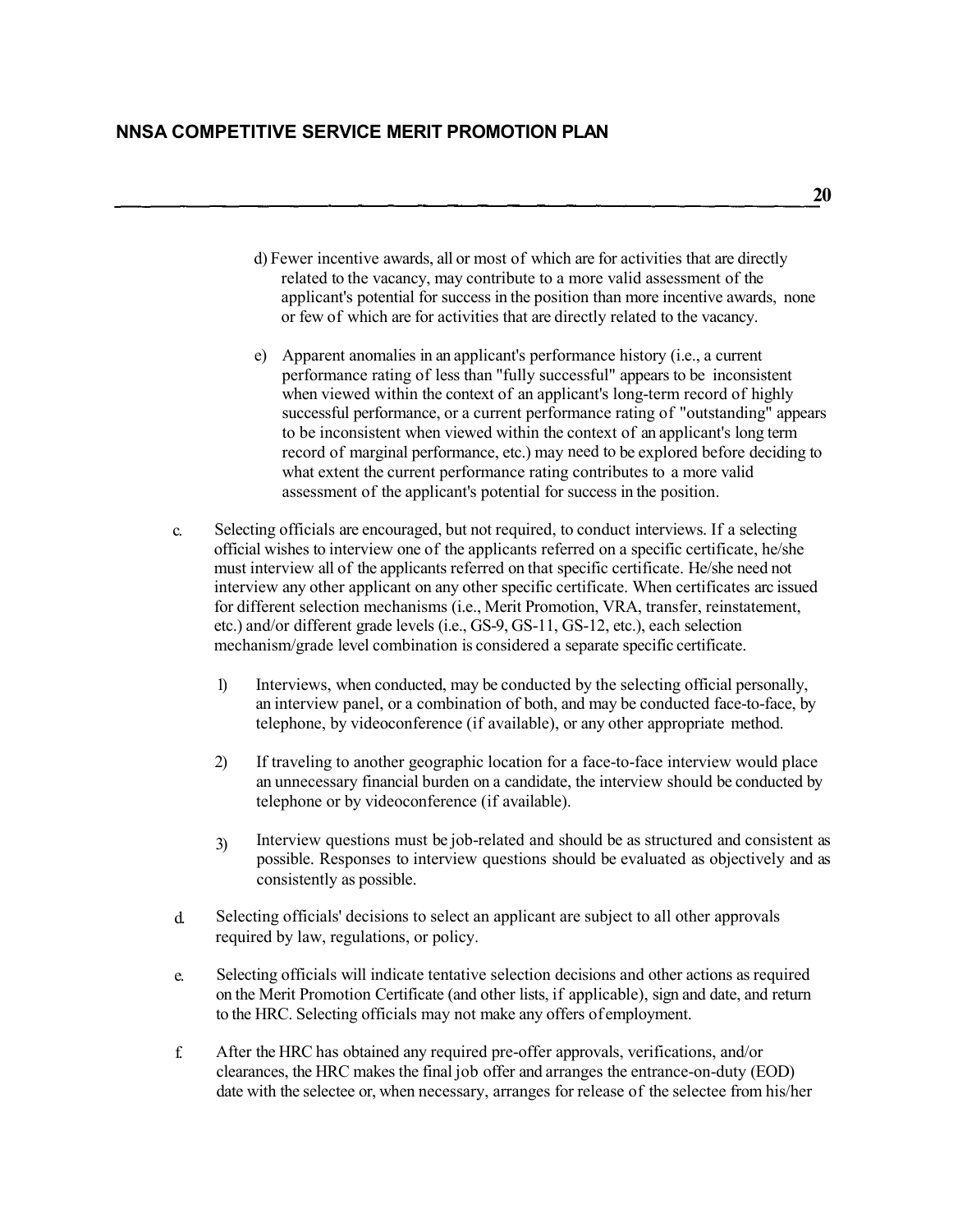**21**

current position. In the interest of time, final job offers may be made via telephone but must be immediately followed up with a written offer (job offers are not official until tendered to the selectee in writing). If the selectee is a current NNSA employee, the selectee is released at the beginning of the first pay period that allows a minimum of twoweeks notice. If the selectee is selected from another agency, the HRC arranges a release date in accordance with accepted Federal practice (normally two pay periods). Under unusual circumstances, the release period may be extended or reduced by mutual agreement of all parties involved (i.e., selectee, selectee's current supervisor, and selecting official).

#### 16. REDRESS.

- 1. Review and reconsideration of rating decisions.
	- An applicant who disagrees with his/her qualifications rating may request a formal review of the rating by contacting the responsible HRC. The applicant must submit a statement specifically identifying why he/she disagrees with the rating and what education, experience, and/or training from the application that was submitted for the vacancy the applicant feels was not properly credited. The HRC will forward the original application and the applicant's statement to the HRC's immediate supervisor. 1)
	- 2) The supervisor will review the original application and the applicant's statement. He/she may also arrange for an "impartial third party" (i.e., SME, evaluator, another HRC, etc.) to review and re-rate the original application. The supervisor will decide whether or not the original rating was accurate or inaccurate.
	- If the supervisor decides the original rating decision was accurate, he/she will provide a written decision to the applicant within 10 working days of the HRC's receipt of the applicant's request. The written response may be prepared by anyone he/she designates, but the supervisor has signature authority. 3)
	- If the supervisor decides the original rating was inaccurate, he/she will recommend appropriate remedial action and forward the case to the Human Resources Director who must approve the proposed remedial action. The supervisor will provide a written decision to the applicant within 10 working days of the HRC's receipt of the applicant's request. The written response may be prepared by anyone he/she designates, but the supervisor has signature authority. 4)
	- There is no additional formal level of review and reconsideration of rating decisions under this plan. 5)
- 2. Complaints (other than discrimination) -A complaint (other than discrimination) by any applicant concerning any matter related to this plan will be processed in accordance with DOE Order 3771.1, Grievance Policy and Procedures. Non-selection from among a group of properly ranked and referred candidates, in and of itself, is not an appropriate basis for a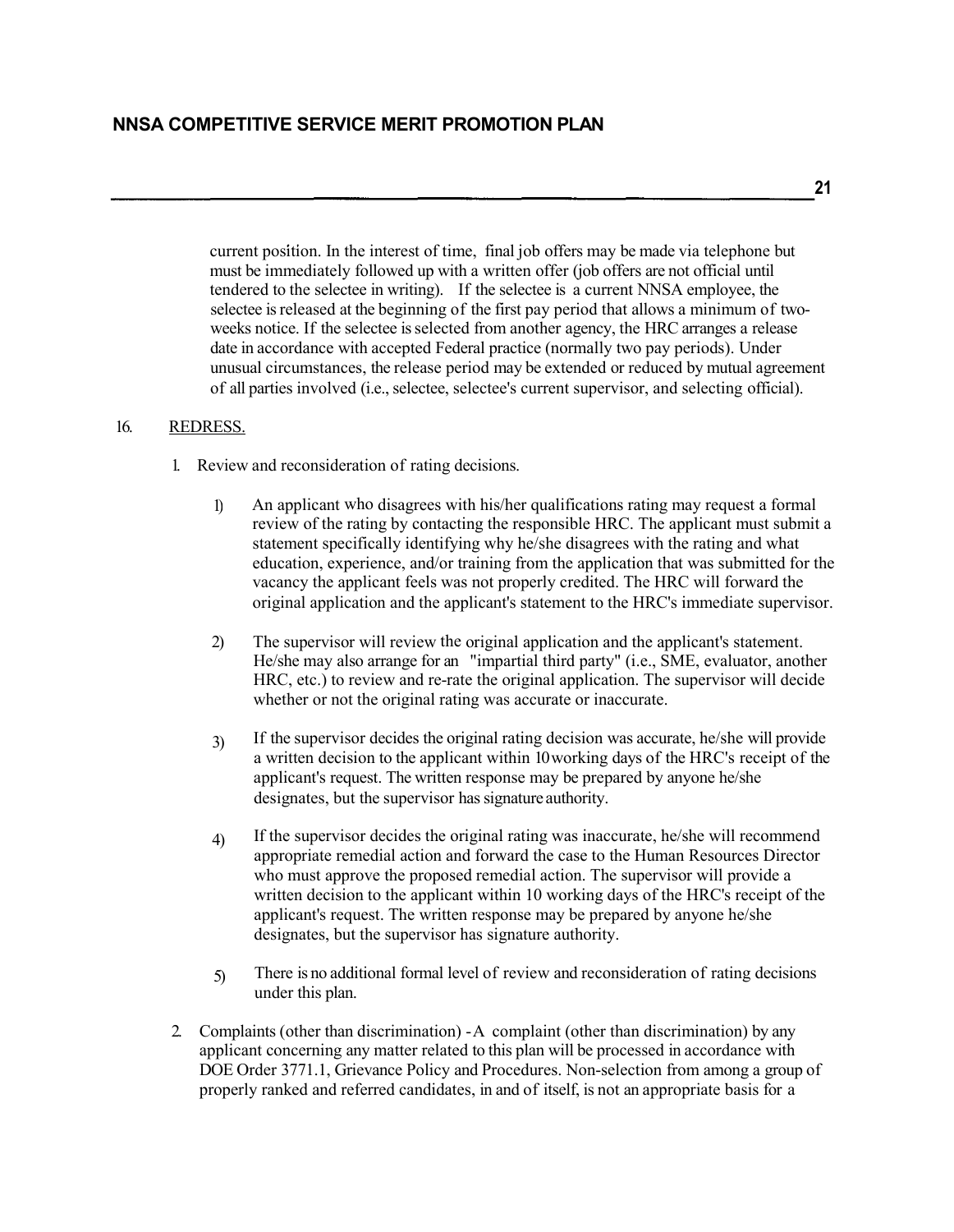formal complaint or grievance.

- 3. Complaints (discrimination) -A complaint by any applicant alleging discrimination in any matter related to this plan will be processed in accordance with DOE Order 311.1B, Equal Employment Opportunity and Diversity Program. In general, a complainant must contact an EEO counselor within 45 calendar days after the date of the alleged discriminatory act, or within 45 calendar days of becoming aware of the alleged discriminatory act.
- 4. Bargaining Unit Employees A complaint by a bargaining unit employee concerning any matter related to this plan (except non-selection for promotion from a properly ranked and referred group of candidates), including complaints of discrimination, will be processed in accordance with the provisions of the appropriate collective bargaining agreement when the collective bargaining agreement specifically addresses the issues of grievances and complaints of discrimination. In all such cases, the grievance and discrimination complaint provisions specified in the collective bargaining agreement take precedent over the redress provisions specified in 16.b. and 16.c. above.

## 17. REFERENCES.

- a. 5 U.S.C. 230l(a), Merit System Principles
- b. 5 CFR Part 300, Employment Practices
- c. 5 CFR Part 302, Employment in the Excepted Service
- d. 5 CFR Part 335, Promotion and Internal Placement
- e. OPM Qualification Standards for General Schedule Positions Operating Manual
- f. OPM Handbook X-l 18C, Job Qualification System for Trades and Labor Occupations
- g. DOE Order 320.1, dated 09/06/02, Acquiring and Positioning Human Resources
- h. 29 CFR 1607, Uniform Guidelines on Employee Selection Procedures

Approved: Michael C. Kane

Associate Administrator Management and Administration

Attachments:

- 1. Vacancy Announcement Information
- 2. Merit Promotion Case File Records
- 3. Categorical Ranking
- 4. Safeguarding the Examining Process and Release of Information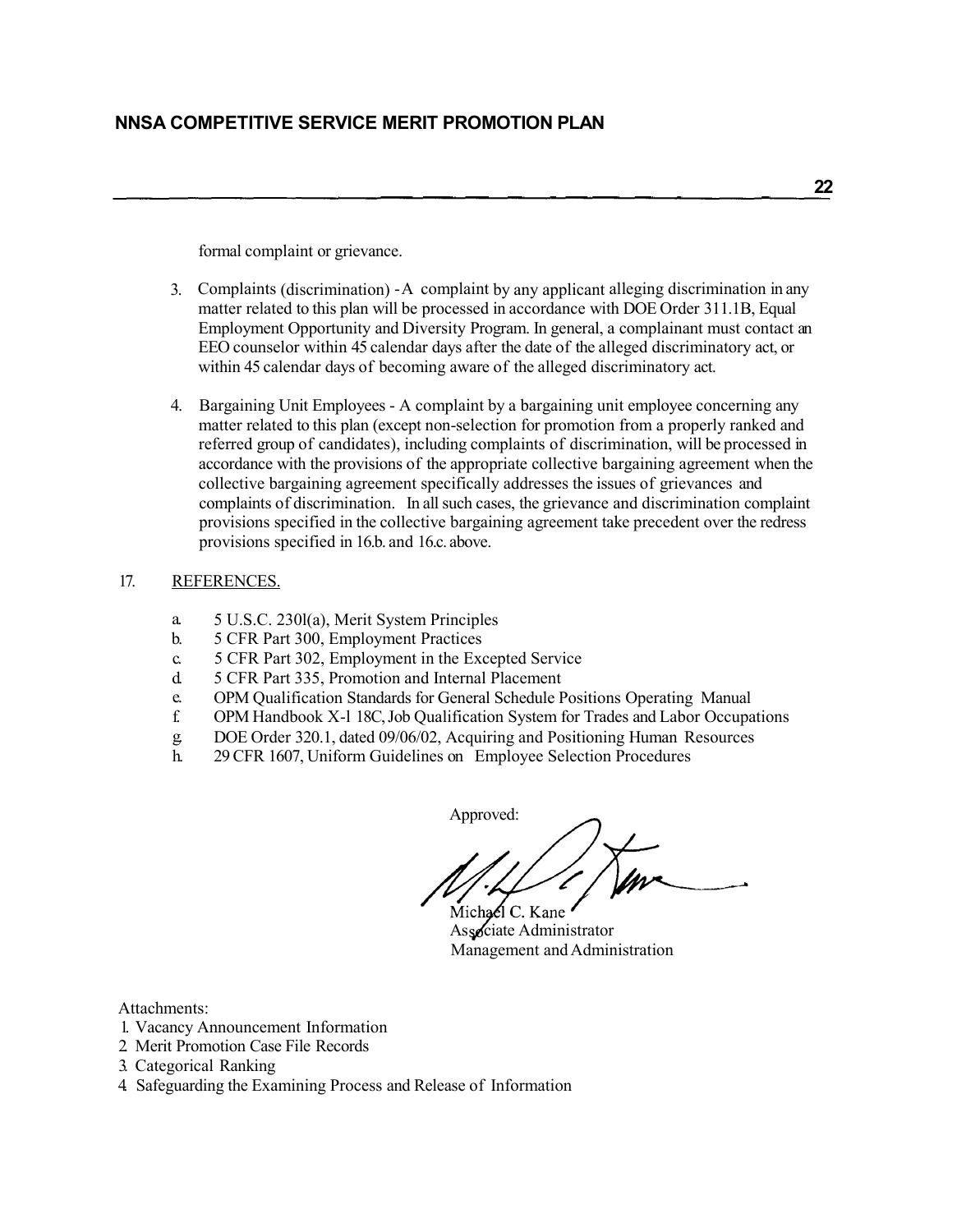# **NNSA COMPETITIVE SERVICE MERIT PROMOTION PLAN ATTACHMENT 1**

## **Vacancy Announcement Information 23**

At a minimum, each traditional merit promotion vacancy announcement must include the following information:

- 1. Title, series, pay plan, and grade(s)
- 2. Salary range for each grade
- 3. Full performance level
- 4. Area of consideration
- 5. Opening and closing dates
- 6. Geographic location of the position
- 7. Organization
- 8. Summary of duties and responsibilities, including special working conditions (if any)
- 9. Minimum qualifications required, including educational requirements, a clear definition of qualifying specialized experience, and special conditions of employment (if any)
- 10. Selective factors (if any)
- 11. Quality ranking factors
- 12. Basis of rating
- 13. How to apply (i.e., what to submit, where to submit, how to be considered for different appointing authorities, etc.)
- Information for CTAP/ICTAP applicants (as appropriate), including documents needed to establish 14. CTAP/ICTAP eligibility and criteria for being determined "well qualified"
- Information for preference eligible applicants (as appropriate), including documents needed to 15. establish preference
- Who/where to contact for additional information 16.
- 17. Information regarding available assistance for applicants for whom applying online for DOE Jobs Online announcements poses a hardship
- 18. Security clearance, suitability, drug testing, financial disclosure, and/or other requirements (if applicable)
- 19. Information regarding payment or non-payment of relocation expenses
- 20. Information regarding availability or non-availability of recruitment/relocation bonuses, repayments of student loans, etc. (if applicable)
- 21. Information regarding or referencing a concurrently issued DEU announcement, including how to receive consideration for both announcements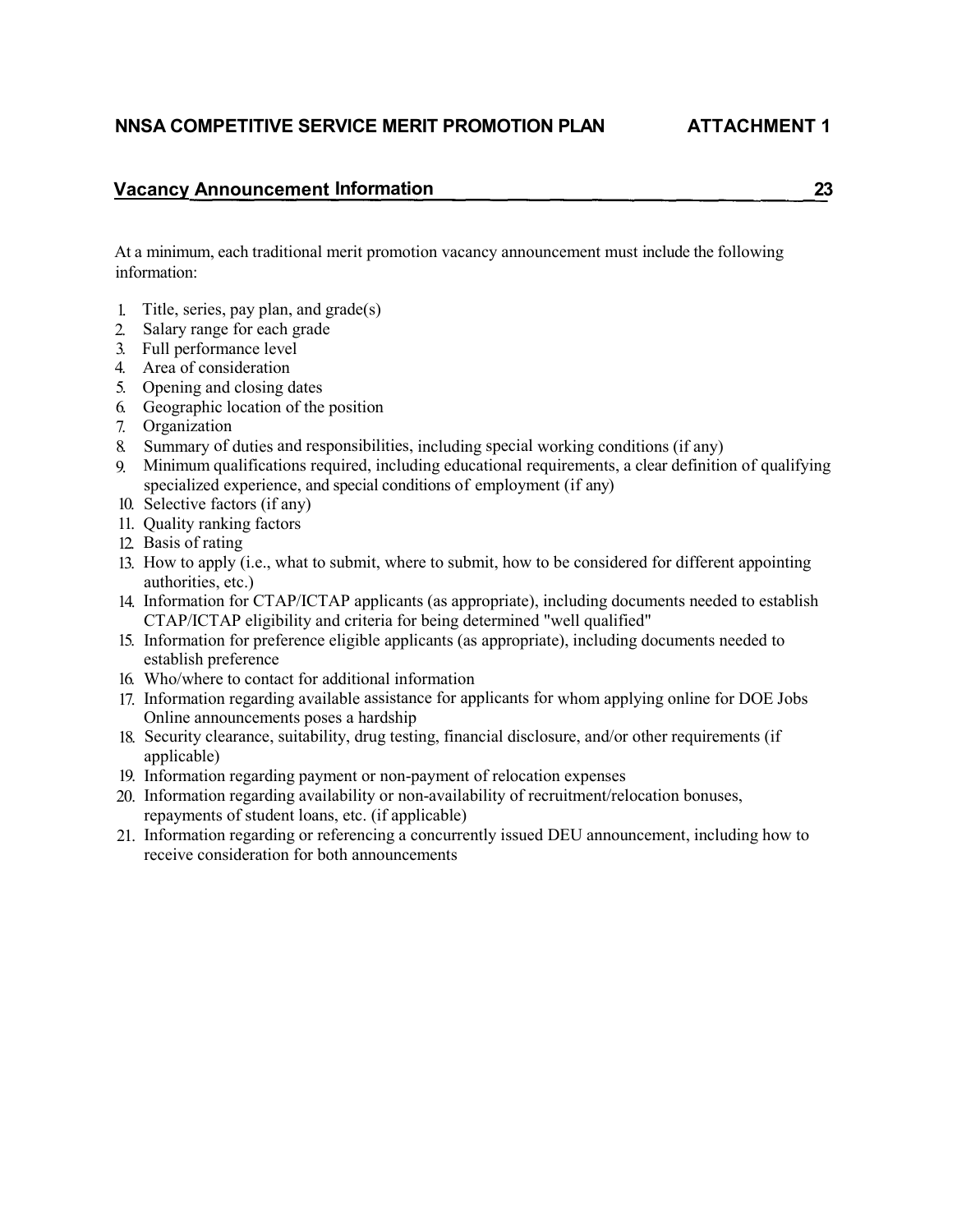# **Merit Promotion Case File Records 24**

HRCs are responsible for establishing merit promotion case files with sufficient documentation to permit complete reconstruction of actions and to answer inquiries, and for maintaining such case files in accordance with 5 CFR Part 335 (i.e., for two years or until audited by OPM, whichever comes first) and in accordance with 29 CFR 1602.14 (i.e., for a period of one year from the date of the making of the record or the personnel action involved, whichever occurs later). HRCs may need to maintain merit promotion case files that are the subject of an appeal or complaint (i.e., MSPB, EEO, etc.) or litigation for a longer period time.

Merit promotion case files and all associated documents may be maintained in hard copy format, electronically (i.e., on such media as computer disks, CD-ROM, computer databases, network servers, and/or electronic delivery systems), or in an appropriate combination (i.e., when there are both hard copy and electronic documentation associated with a case). Regardless of the method used, files must be readily retrievable. At a minimum, each merit promotion case file must include the hard copy or electronic version of the following, asappropriate:

- 1. Completed SF-52, Request for Personnel Action
- 2. Selectee(s)' application(s), with associated rating sheet(s), and offer letter(s)
- 3. Merit Promotion Certificate
- 4. Non-competitive "others" list(s)
- 5. Priority consideration referral list(s) and results or documentation of RPL, CTAP, and/or JCTAP clearance
- NNSA and/or USAJOBS vacancy announcement(s) 6.
- OPM qualifications standard(s) 7.
- Job analysis 8.
- Crediting plan/competency questions with points/weights 9.
- 10. Position description(s)
- Applications with associated ratings 11.
- 12. Records of contact with applicants and candidates referred on the Merit Promotion Certificate and other list(s) (i.e., e-mails, faxes, OF-5s, offer letters to candidates who declined, records of declinations, etc.)
- 13. Non-select/closeout letters/e-mails issued to applicants
- 14. Requests for reconsideration of ratings, supporting documents, and responses
- 15. Any other material that is germane to the case and/or necessary to ensure complete and accurate reconstruction and justification of the case and all actions taken (i.e., interview questions, interview responses, interview notes, etc.)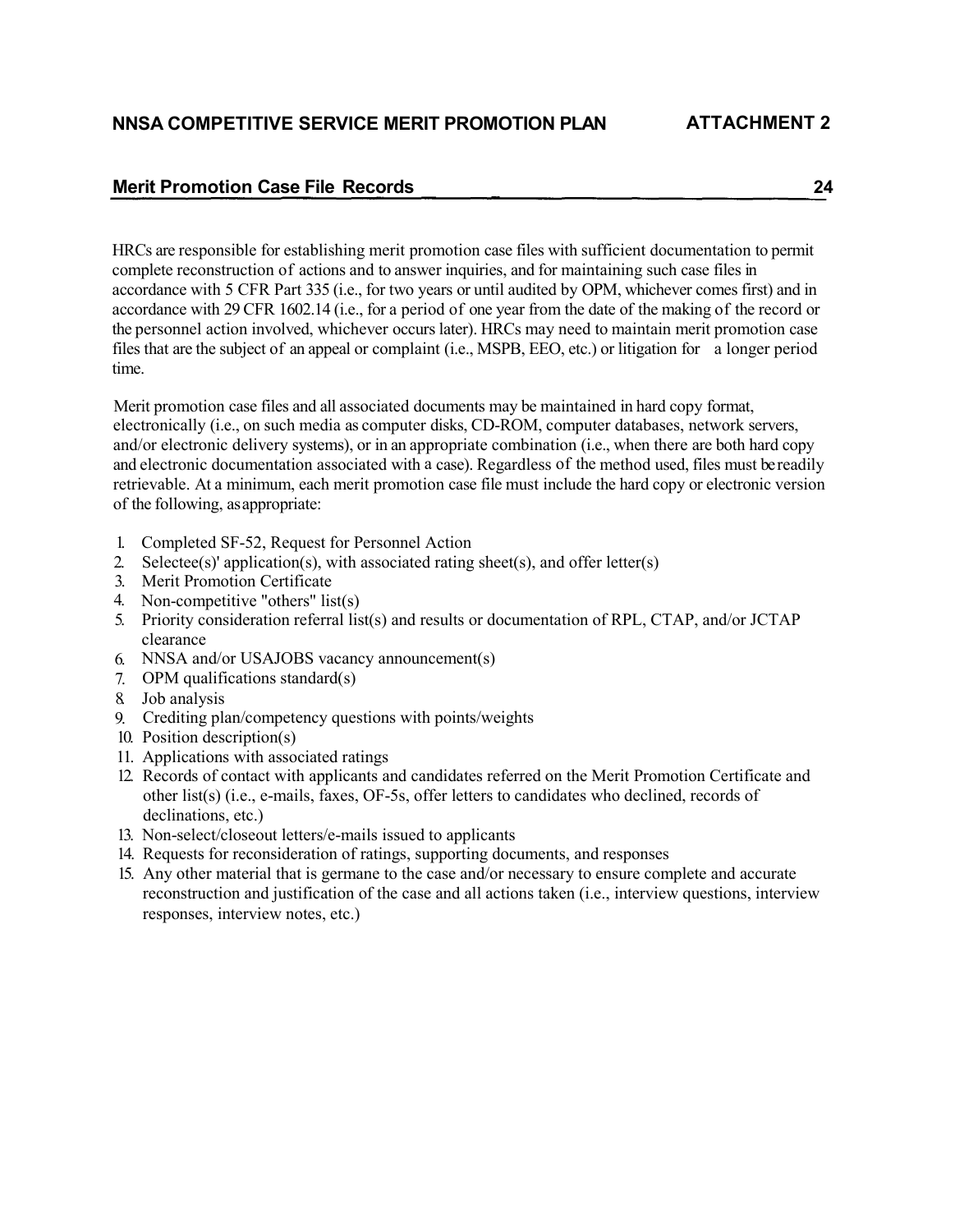# **Categorical Ranking Methodology for Merit Promotion 25**

Section 3319 of the Homeland Security Act of 2002 authorized agencies with delegated examining authority to establish category rating systems for evaluating applicants for positions in the competitive service under two or more quality categories based on merit and consistent with regulations prescribed by the Office of Personnel Management (OPM), rather than assign individual numerical ratings. On June 13, 2003, OPM issued interim regulations implementing this provision. OPM subsequently updated the Delegated Examining Operations Handbook (DEOH) with operational guidance on categorical ranking (see Chapter 5, Section B-8). It is important to note that OPM regulations governing merit promotion (5 CFR 300 and 5 CFR 335) do not mandate the use of any one specific methodology for determining the "best qualified" applicants under merit promotion. Therefore, categorical ranking procedures for merit promotion could have been adopted prior to the Homeland Security Act of 2002.

- 1. Conceptual Category Definitions.
	- a. Highest category
		- 1) Meets minimum qualifications (including selective factors, if applicable) *and* is proficient in *all* of the tasks that have been identified as most important for successful performance.
			- a) Applicants likely to meet this level would normally have a breadth of experience which significantly exceeds minimum qualification requirements, is directly related to the work of the position to be filled, and is in the same functional specialization as the position to be filled.

## b. Middle category

- 1) Meets minimum qualifications (including selective factors, if applicable) *and* is proficient in at least one-half of the tasks that have been identified as most important for successful performance.
	- a) Applicants likely to meet this level would normally have a breadth of experience which clearly exceeds minimum qualification requirements, is directly related to the work of the position to be filled, and is in the same functional specialization as the position to be filled.

## c. Lowest category

1) Meets minimum qualifications (including selective factors, if applicable).

## 2. Operational Definitions.

a. Operational definitions of the highest and middle categories will be based on a job analysis, conducted in accordance with the "Uniform Guidelines on Employee Selection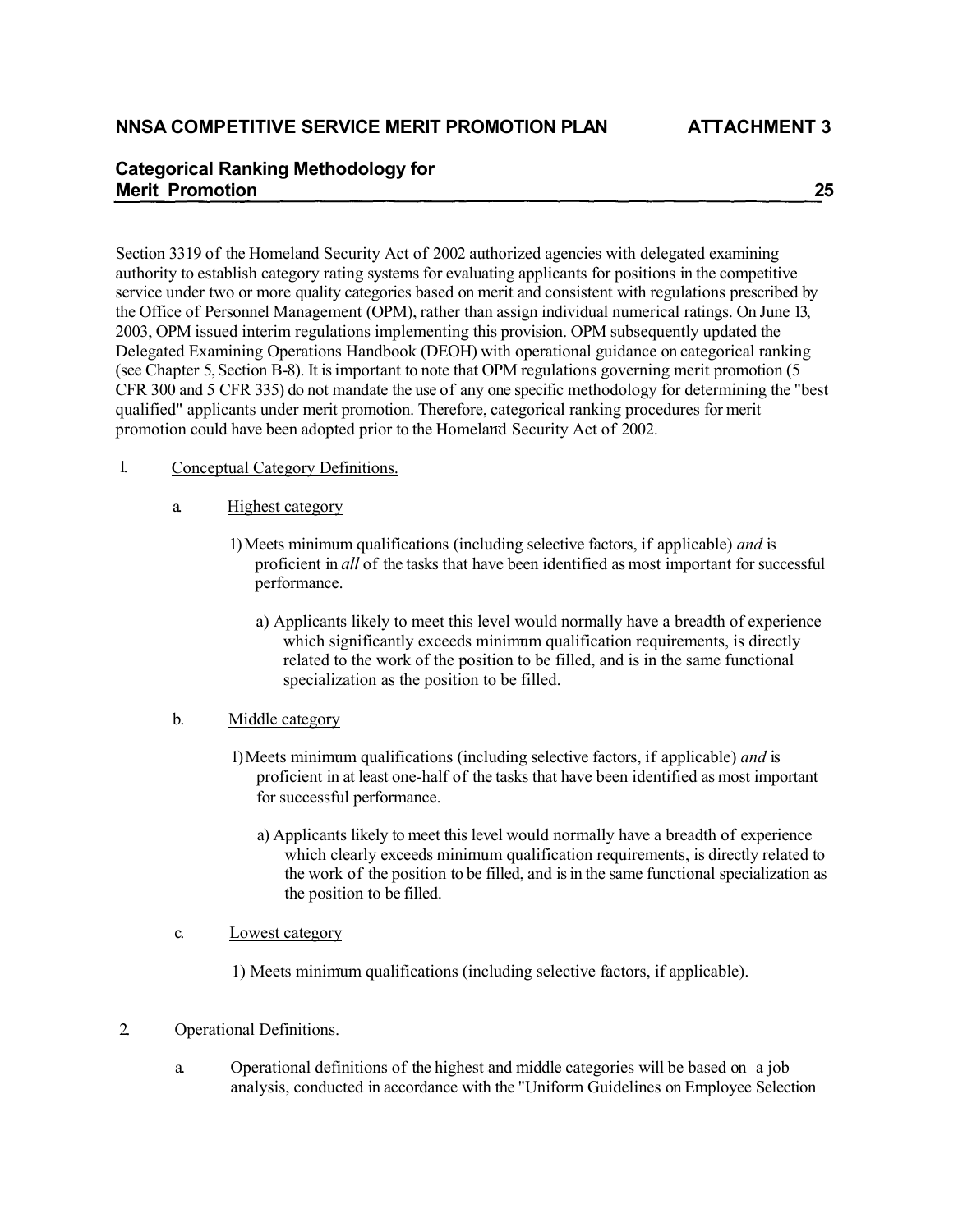## **NNSA COMPETITIVE SERVICE MERIT PROMOTIONPLAN ATTACHMENT 3**

# **Categorical Ranking Methodology for Merit Promotion 26**

Procedures" (29 CFR part 1607) and 5 CFR 300, that identifies the basic tasks and responsibilities, the knowledges, skills, and abilities required to perform the them, the tasks that are most important for successful performance, and the factors that are important in evaluating candidates.

- The highest and middle categories must each have clear and measurable components that distinguish them from the next lower category. b.
- 3. Education Criteria for Automatic Placement into the Highest Category.
	- a. For any given grade level, an applicant who meets the educational qualifications for the next higher grade in the normal line of progression for the occupation will be automatically placed into the highest category.
		- 1) The appropriate qualification standard must allow for an applicant to qualify for the position/grade combination solely on the basis of education.
		- 2) The education must not only be directly related to the work of the position to be filled, it must also be in the same functional specialization as the position to be filled.
	- b. The following examples are based upon the common pattern of qualifying education for GS-5/15 two-grade interval professional and administrative positions:
		- 1) If GS-5 is announced, applicant's education must be fully qualifying for GS- 7 (i.e., completion of all the requirements for a qualifying bachelor's degree and meets one or more of the Superior Academic Achievement criteria, or completion of one full academic year of graduate study in a field directly related to and in the same functional specialization as the position to be filled).
		- 2) If GS-7 is announced, applicant's education must be fully qualifying for GS-9 (i.e., completion of two full academic years of graduate study or all the requirements for a qualifying master's degree in a field directly related to and in the same functional specialization as the position to be filled).
		- If GS-9 is announced, applicant's education must be fully qualifying for GS-11 (i.e., 3) completion of three full academic years of graduate study, provided one of those years of study is post-master's level study, or all the requirements for a PhD or equivalent degree in a field directly related to and in the same functional specialization as the position to be filled).
		- If GS-11 (research) is announced, applicant's education must be fully qualifying for 4)GS-12 (research) (i.e., completion of all the requirements for a PhD or equivalent degree in a field directly related to and in the same functional specialization as the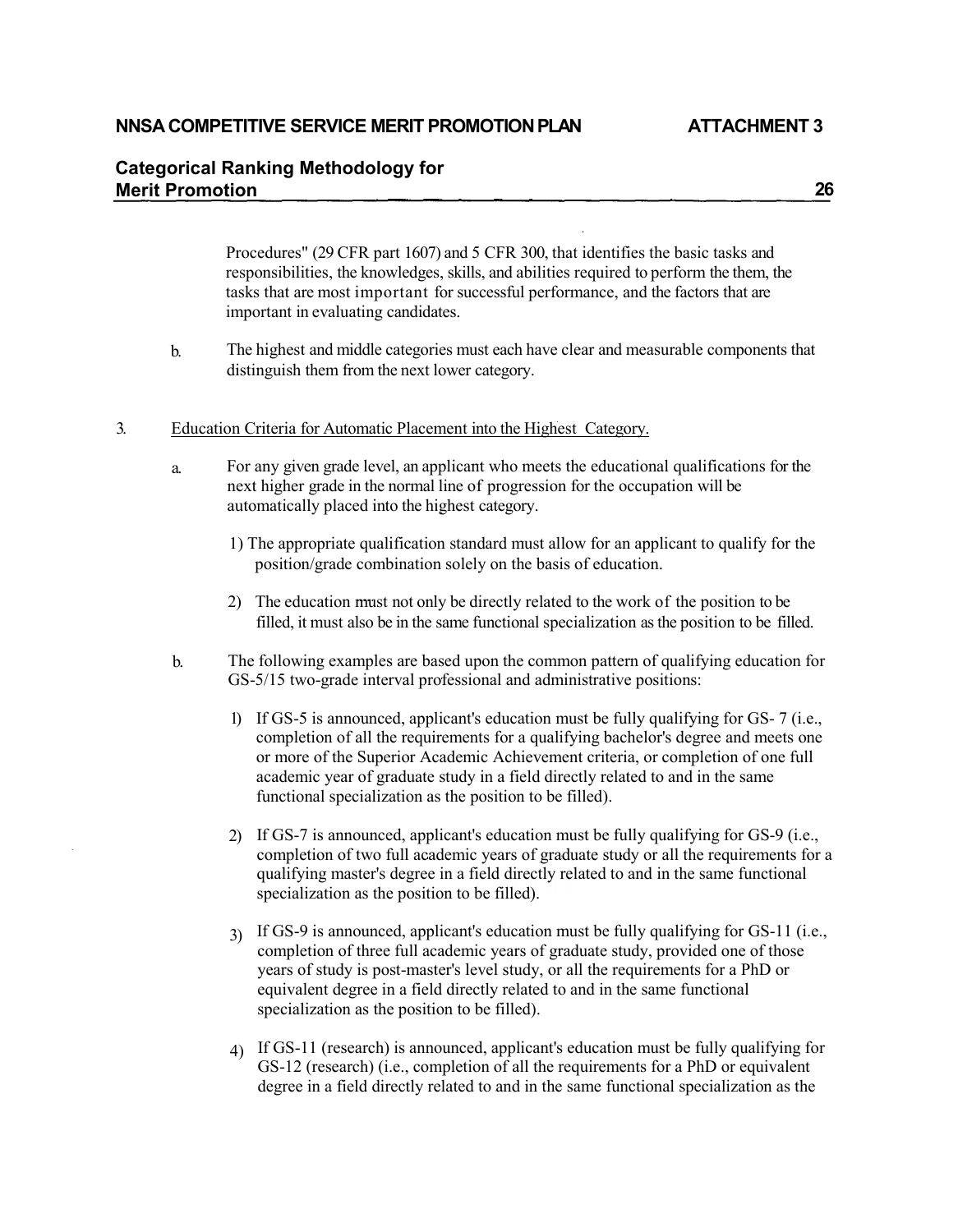# **NNSA COMPETITIVE SERVICE MERIT PROMOTION PLAN ATTACHMENT 3**

# **Categorical Ranking Methodology for Merit Promotion 27**

position to be filled).

5) If GS-11 (non-research), GS-12, GS-13, GS-14, or GS-15 are announced, applicant may not be placed in highest category solely on the basis of education.

#### 4. Announcements.

- a. When the categorical ranking methodology is used, the job announcement will include the following (or similar) statement:
	- 1) Applicants will be evaluated based on the extent of their experience, education, training, and awards as it relates to the categories below.
- b. When the description of duties in the announcement includes all of the job functions that have been identified as most important for successful performance, the generic highest and middle category definitions specified in 1. a. 1) and 1. b. 1) above may be used alone.
- When the description of duties in the announcement does not include all of the job functions that have been identified as most important for successful performance, the generic highest and middle category definitions specified in 1. a. and 1. b., above must be supplemented with that information. c.
- Education that would be qualifying for automatic placement into the highest category must be clearly and specifically defined. d.
- e. The lowest category definition need only reference (or direct applicants to) the minimum qualification requirements specified in the announcement.

#### 5. Referral.

- a. All applicants who meet the criteria for placement into the highest category are designated "best qualified" and are referred to the selecting official.
- If there are no applicants who meet the criteria for placement into the highest category, all applicants who meet the criteria for placement into the middle category are designated "best qualified" and are referred to the selecting official. b.
- If there are no applicants who meet the criteria for placement into either the highest category or the middle category, all applicants who meet the criteria for placement into the lowest category may be designated "best qualified" and may be referred to the selecting official. c.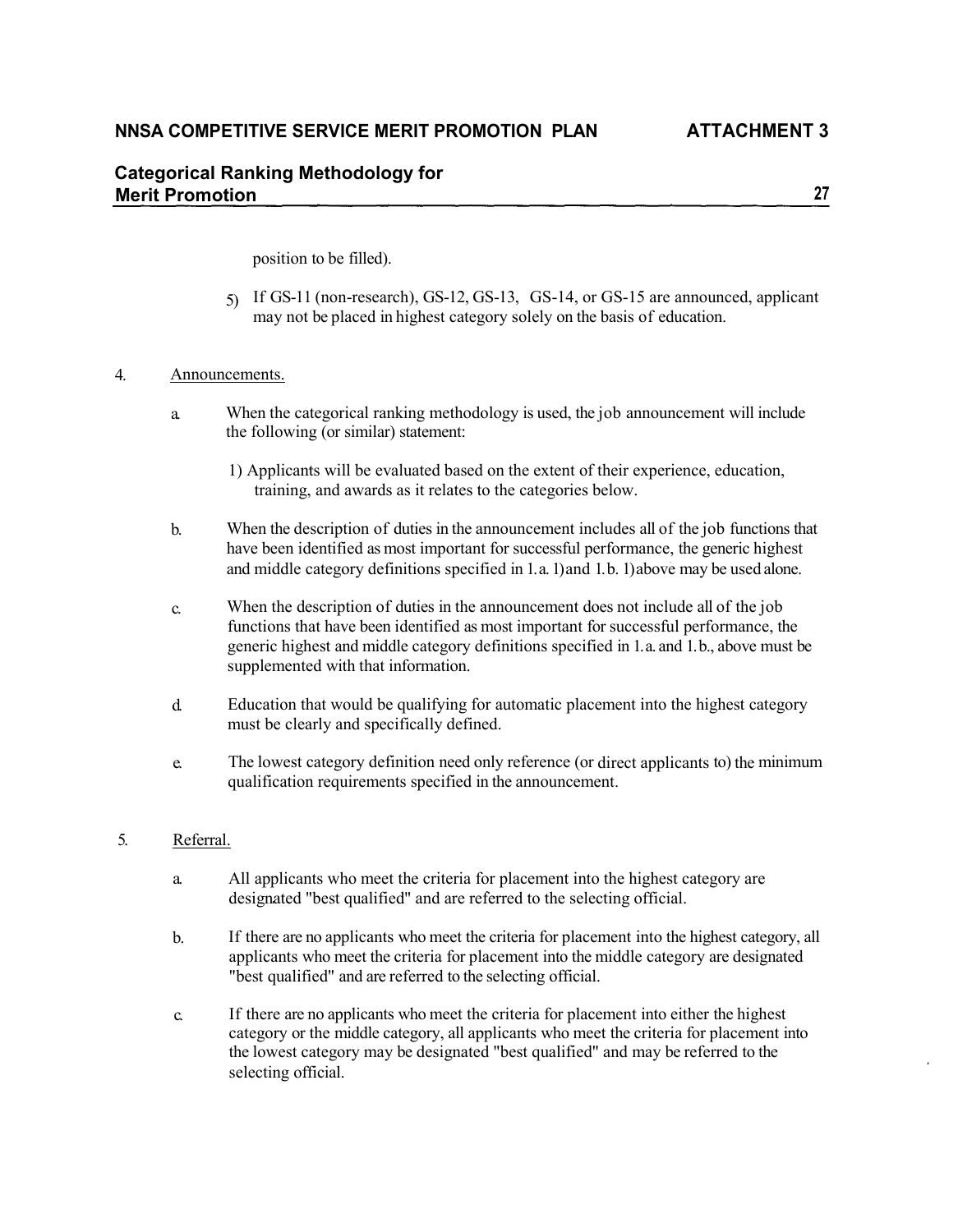# **Categorical Ranking Methodology for Merit Promotion 28**

## 6. Applicability to CTAP and ICTAP.

- Eligible CTAP and JCTAP applicants who meet the defined middle quality level will be considered "well qualified" and will be afforded special selection priority in accordance with the provisions of those programs. a.
- 7. Applicability of Veterans' Preference.
	- a. Veterans' preference does not apply to merit promotion.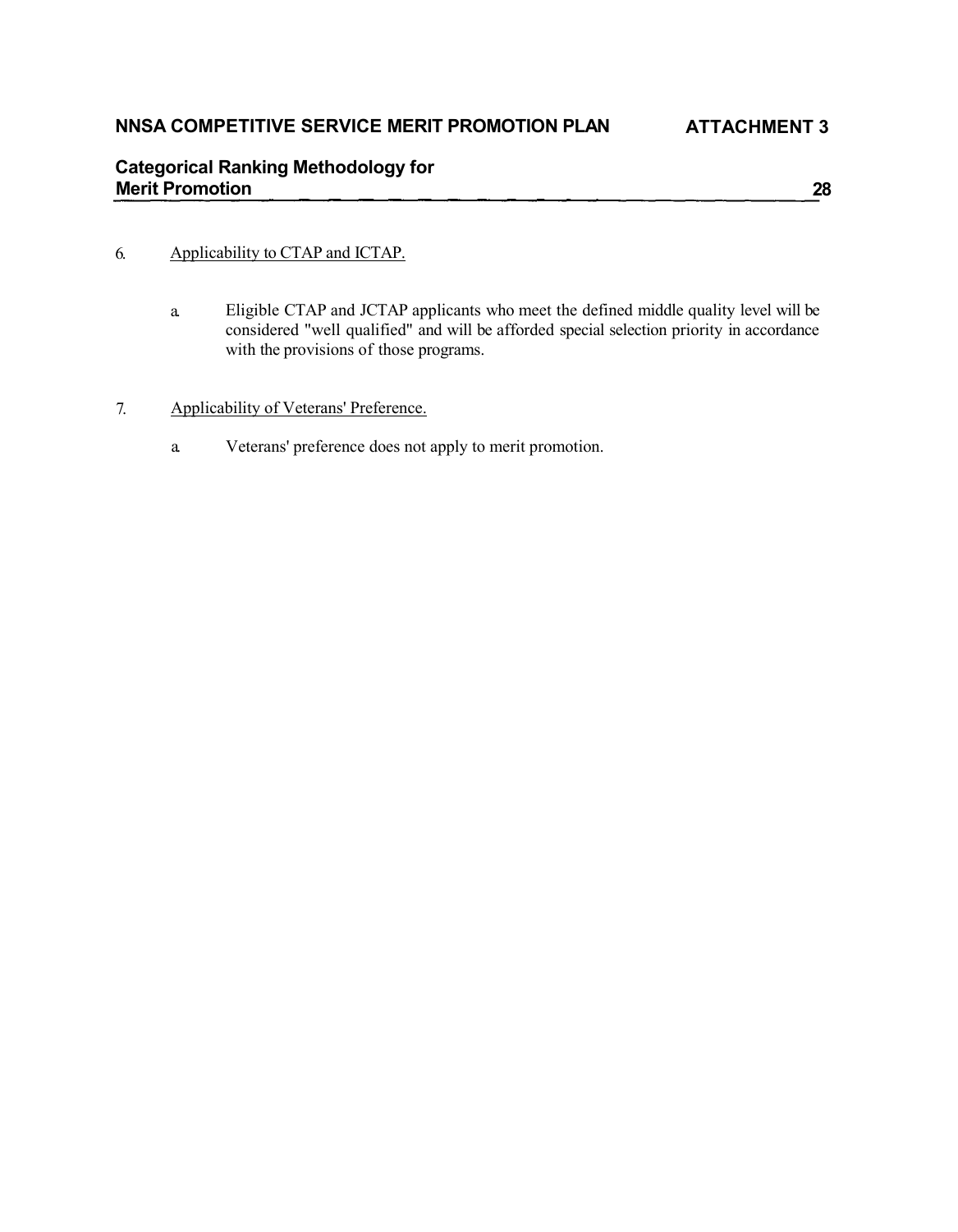# **Safeguarding the Examining Process and Release of Information 29**

## 1. Introduction.

a. Applicants have the right to request certain materials and/or information relative to the examining process. Insofar as practicable, an applicant's request for materials and/or information should be honored, only when the HRC has made a positive determination that releasing the materials and/or information will not compromise in the present (or potentially compromise in the future) the objectivity and fairness of the examining process.

## 2. Materials and/or Information That May Be Released.

- In general, the materials and/or information below may be made available for review or photocopying by an applicant who is the subject of the materials and/or information. They may also be made available to a third party (i.e., designated representative) only with written authorization from the person who is the subject of the materials and/or information requested. a.
	- 1) Application materials submitted by the requesting individual. Notations made by raters or reviewers showing ratings and veterans' preference (if applicable) may remain, as well as notations on the application materials showing qualifying experience or quality.
	- 2) Referral history (i.e., dates and positions for which the applicant was referred).
	- Merit Promotion Certificates and other lists of applicants referred, provided that any personal or identifying information (i.e., names, addresses, phone numbers, etc.) pertaining to all other applicants is marked out. The names of selected individuals are matters of public record, and therefore may remain unmasked, provided the 3) individual shown as selected actually entered on duty in the position for which selected. However, any other personal information about selected individuals is not a matter of public record and may not be released.
	- 4) Availability inquiry responses and position descriptions in the case file.
	- 5) Reasons submitted in support of a proposed passover of a preference eligible.
	- 6) Announcements.
	- 7) KSA statements
- 3. Materials and/or Information That May Not Be Released.
	- In general, the materials and/or information below may not be made available to members of the public, including applicants who are the subject of the materials and/or a.